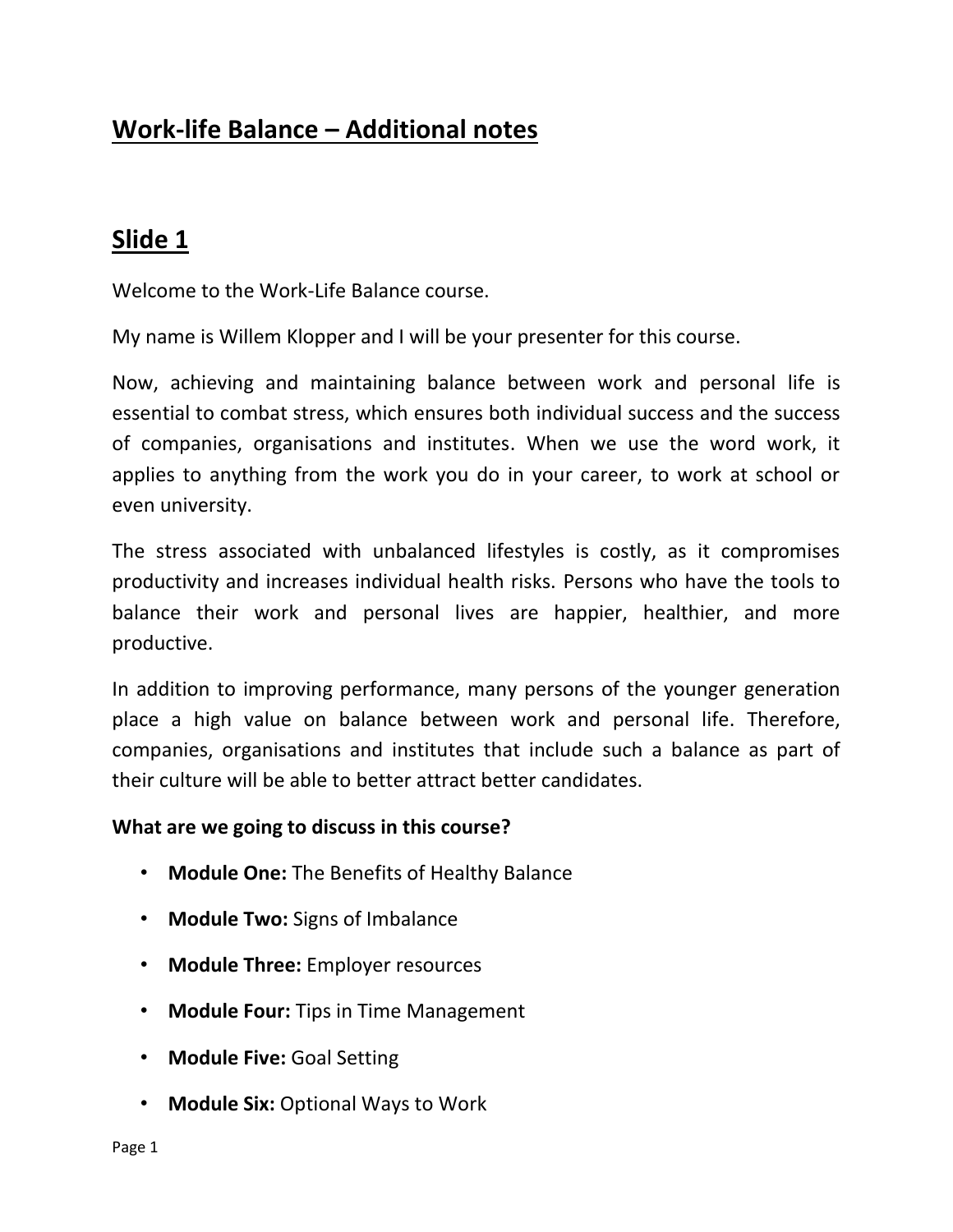- **Module Seven:** Being at the Place of Work
- **Module Eight:** Being at Home
- **Module Nine:** Stress Management
- **Module Ten:** Working in a Home Office
- **Module Eleven:** Wrapping Up

#### \*#

### **Slide 2**

# **Welcome to Module One, in which we will discuss the Benefits of a Healthy Balance**

### **In this Lesson of Module One, we'll look at aspects like:**

- Why a Healthy Balance is Important
- Increased Productivity
- Improved Mental and Physical Health
- Increased Morale

### **Here is a short synopsis of what we will take from this Lesson of Module One:**

In essence, understanding the benefits of a healthy balanced life will motivate anyone to make necessary changes. Balance will improve the lives of individuals as well as the culture of companies, organisations and institutes.

Learning the basics of work-life balance will also increase productivity, health, and morale.

\*#

### **Slide 3**

**Why Is It Important to have a healthy balance between work and personal life?**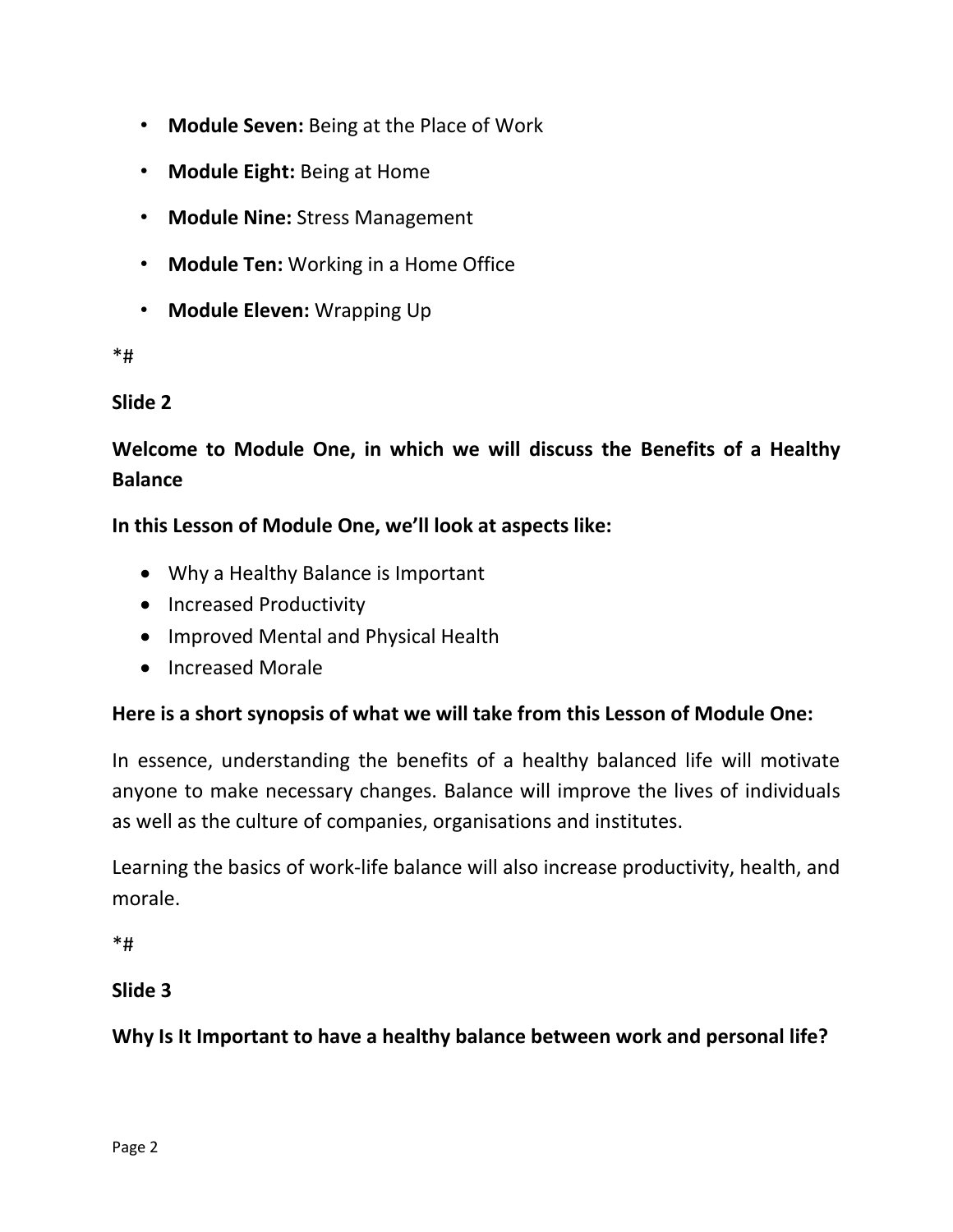A healthy balance between work and personal life should be a priority for everyone. Implementing proper work-life balance offers many important benefits. There are, however, many risks associated with unbalanced work and personal life.

### **Let's discuss some of the risks**

- **Poor health:** Working long hours without taking time to relax will take its toll on health.
- **Unresolved conflict:** A lack of balance can create conflicts at the place of work and at home.
- **Poor performance:** Taking on too much responsibility will lead to exhaustion and cause performance to suffer.
- **Financial loss:** In the work environment the impact on health and productivity takes a financial toll on both individual employees and companies.

### **What are the benefits of a balanced work and personal life?**

- **Fulfillment:** People who successfully implement a balance between work and personal life improve their sense of fulfillment both at the place of work and at home.
- **Health:** A healthy work-life balance decreases the risk of heart disease and other health problems.
- **Greater productivity:** Being relaxed and well-rested increases productivity and improves performance. So you deliver better quality and quantity of work.
- **Stronger relationships:** When there is proper balance between work and personal life, relationships are strengthened and conflicts are avoided.

\*#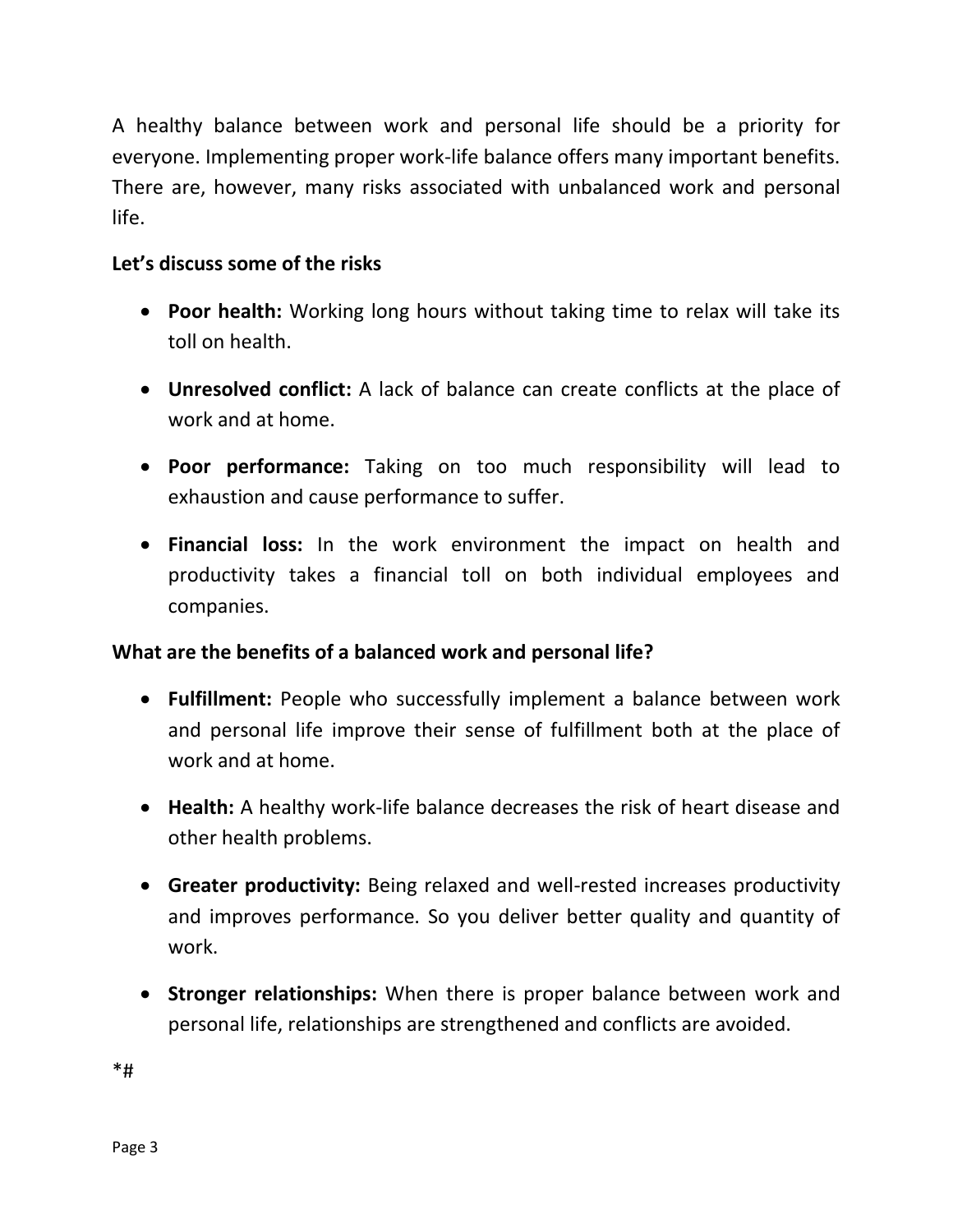#### **Slide 4**

#### **Let's talk about Increased Productivity:**

While it may seem counterintuitive, work-life balance can actually increase productivity. While it is true that putting in extra time will initially increase production, the surge only lasts a few weeks before taking a destructive toll on productivity. In fact, working long hours for an extended period will lead to exhaustion and unhealthy habits that decrease productivity.

Shorter work hours will actually increase productivity in the long-term. Additionally, studies show that people who take short, frequent breaks are more productive than people who only take a single break or work all day. Most people recommend taking a few minutes each hour to regroup.

#### **Here are a couple of examples of how to increase productivity:**

- **Take healthy breaks:** You should take time to refresh yourself. Try stretching, walking, or meditating throughout the day. This will also improve your health and overall wellbeing.
- **Take enjoyable breaks:** A recent study in Singapore discovered that even taking a few moments to surf the internet, and in so doing just mentally changing gears, actually increases productivity. This fun activity increases productivity by as much as nine percent.
- **Take time off:** Working to the point of burnout is not productive or healthy. Taking a vacation is very important, even if vacations are short and spread out. Studies show that people who take vacations are much more productive than those who do not.

\*#

#### **Slide 5**

**How does a proper balance contribute to Improved Mental and Physical Health?**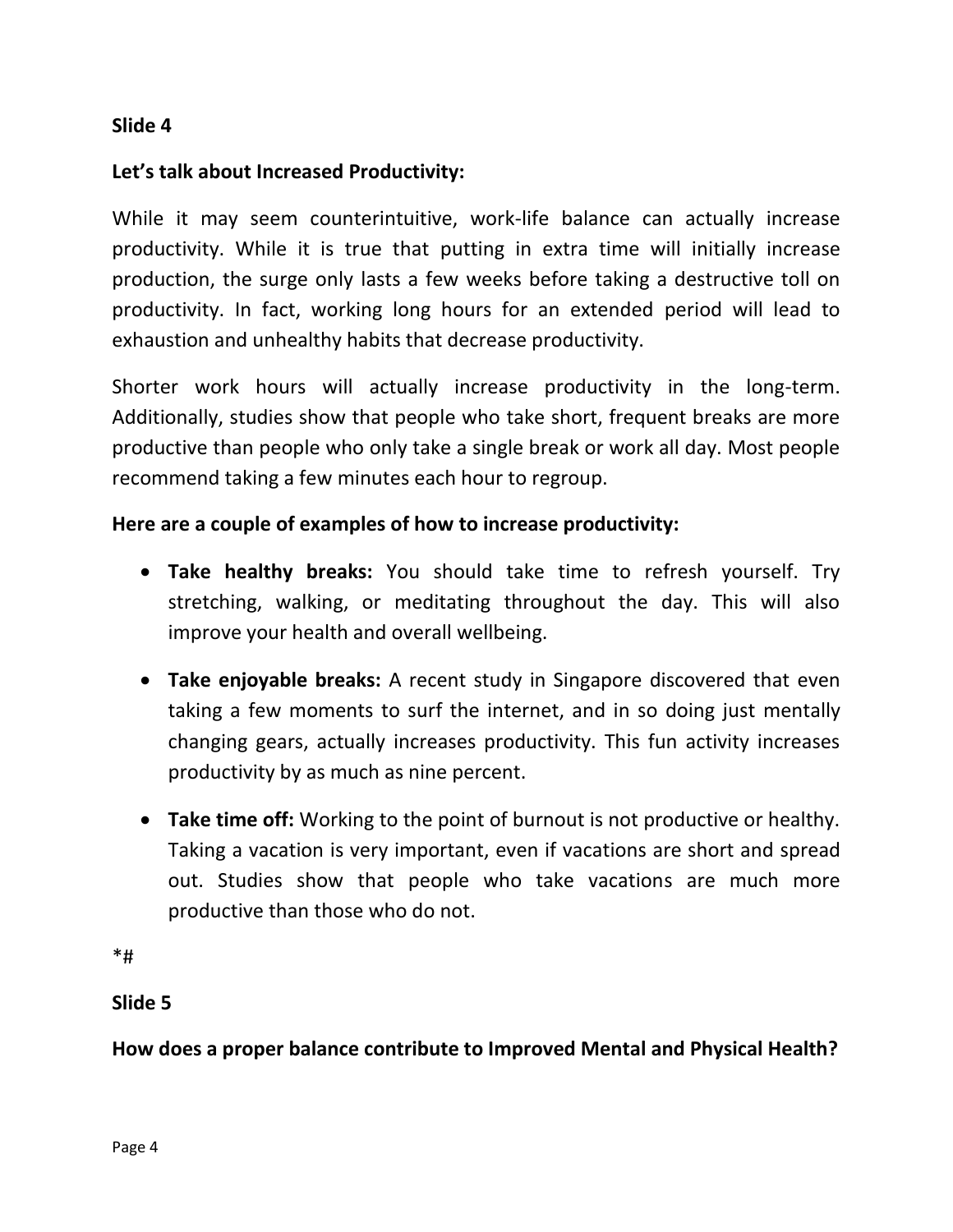It is common knowledge that stress is directly linked to different diseases. Numerous surveys have discovered that work is a leading cause of stress-related illness and injury, such as stroke, heart disease, and mental breakdowns. A balanced life will improve both physical and mental health.

## **So, how can Health be Improved?**

- **Awareness:** A balanced lifestyle increases personal awareness, which allows individuals to identify potential health problems early.
- **Lifestyle:** A balanced lifestyle automatically improves health. It encourages healthy choices and it helps you develop your body and your mind.

\*#

### **Slide 6**

## **Another benefit of balance between work and personal life, is Increased Morale**

Work-life balance is an effective tool to increase morale and improve the culture in companies, organisations and institutes.

Many people actively seek out places that support a healthy balance between work and personal life. In the work environment, the only factor that is more important than balance to persons who are looking for employment, is compensation.

According to several surveys, work-life balance improves happiness and overall satisfaction, whether that be at work, home, school, or wherever.

Additionally, people are more invested in places that support their work-life balance. Work-life balance typically translates to people who work harder and who are more productive.

That concludes Module 1 of this course.

 $*$ #

**Slide 7**

Page 5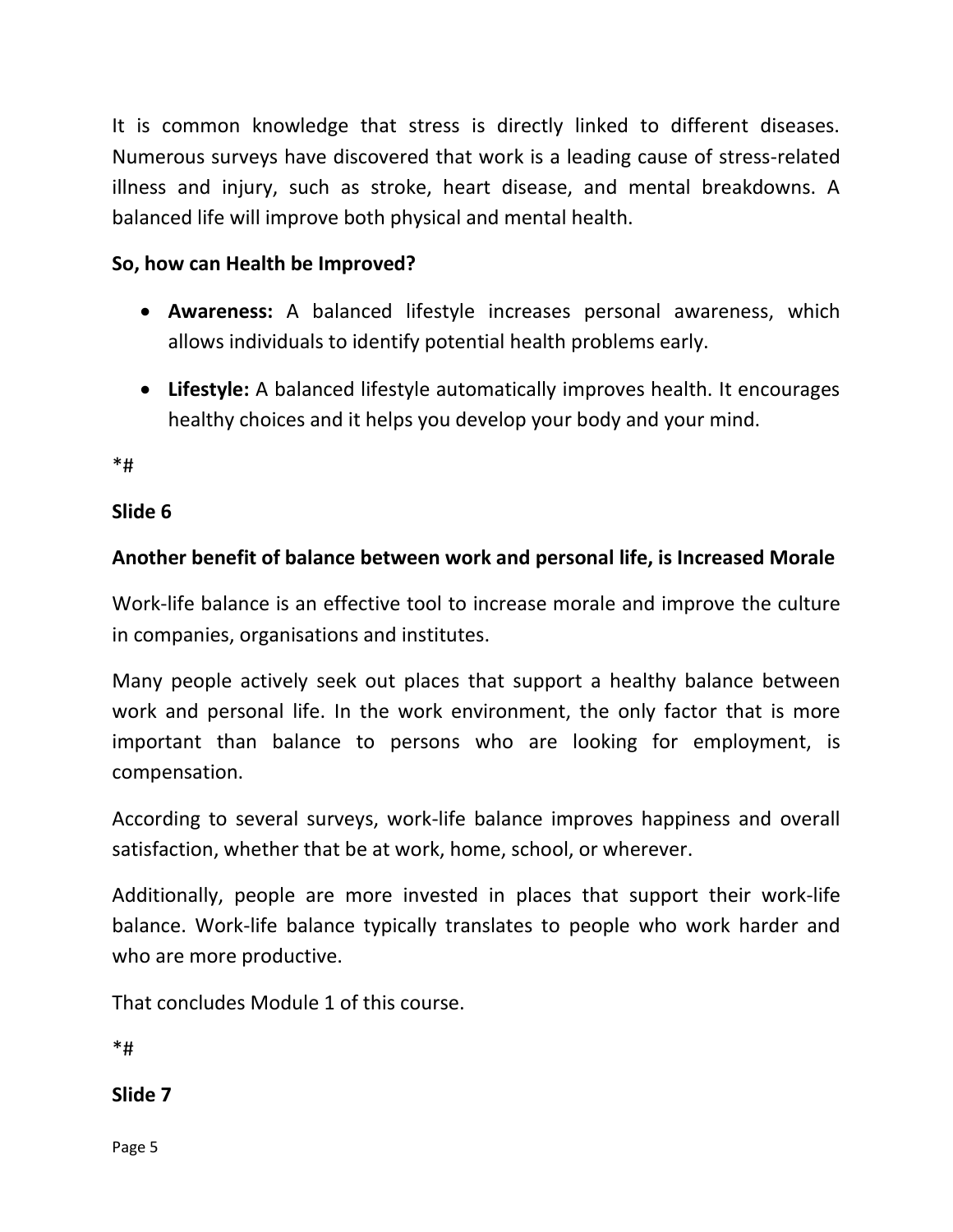**Welcome to Module Two, in which we will discuss the Signs of an Imbalance**

**In this Lesson of Module Two, we'll look at aspects like:**

- Health Risks
- Absenteeism
- Burnout
- Stress

### **Here is a short synopsis of what we will take from this Lesson of Module Two:**

The signs of imbalance are unmistakable. Every day we see people suffering from poor health, burnout, and stress. In the work environment, this increases costs for companies, in the form of absenteeism, health costs, and turnover.

If you recognise these signs in your life or your company, organisation, or institue take action immediately and begin to focus on proper work-life balance.

\*#

### **Slide 8**

### **How does imbalance affect our health?**

Imbalance promotes poor health. Over time, this can lead to devastating, and possibly life changing consequences.

# **Let's look at a few examples of the effects that an imbalance between work and personal life can have on our health:**

- **Obesity**: Not taking the time to exercise or eat well can increase obesity, which is connected to heart disease and numerous other health risks.
- **Exhaustion**: Sleeping well can add years to a person's life. Sacrificing sleep for work will have negative effects on health and it will increase the chances of getting sick.
- **Emotional problems**: Stress and exhaustion will wreak havoc on emotional well-being. This will affect relationships and personal identity.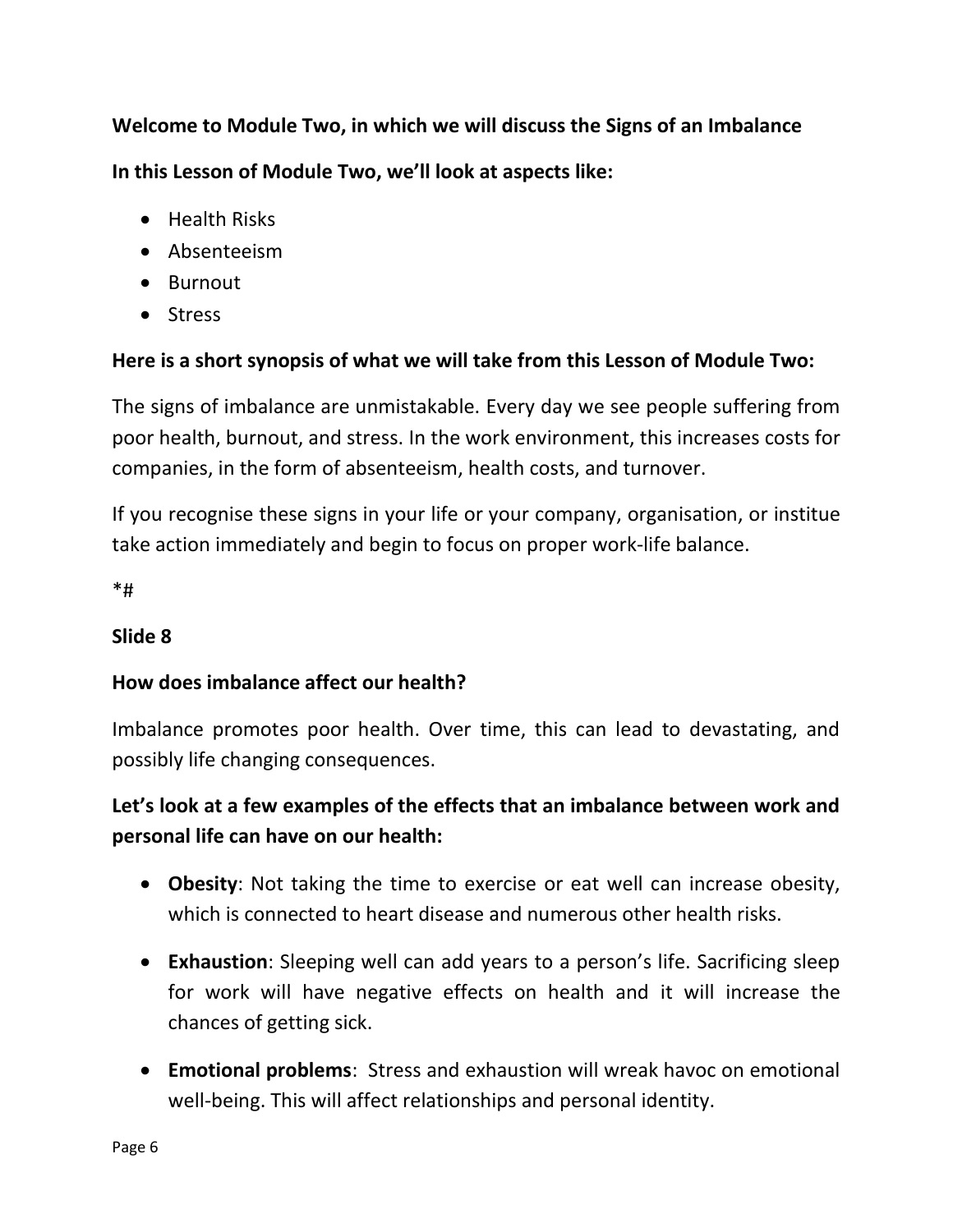More companies, organisations, and institutes are now taking an interest in the health and fitness of people who are associated with them. Afterall, it is in their best interest to do so.

People who are healthy are more productive, they are absent less, and their health care costs less.

\*#

### **Slide 9**

### **So, what are the effects of absenteeism?**

In the work environment poor health increases employee absenteeism and thus is a costly problem for employers. There are both hidden and direct costs that must be paid when an employee is absent from work.

### **Some of those costs of absenteeism can include the following:**

- **Sick pay:** Employees with sick days are still paid, which is a direct cost.
- **Loss of productivity:** Even with someone to temporarily fill the position of the sick employee, the employee who is familiar with the job will be more productive. This is an indirect cost of sick days.

For learners and students absenteeism can easily lead to them being far behind, and make it difficult for them to catch up.

While most people who take time off are legitimately sick, people who are stressed will take days off simply to catch up with personal obligations, and they usually feel justified in doing so.

\*#

### **Slide 10**

**Another sign that can indicate an imbalance between our work life and personal life is Burnout**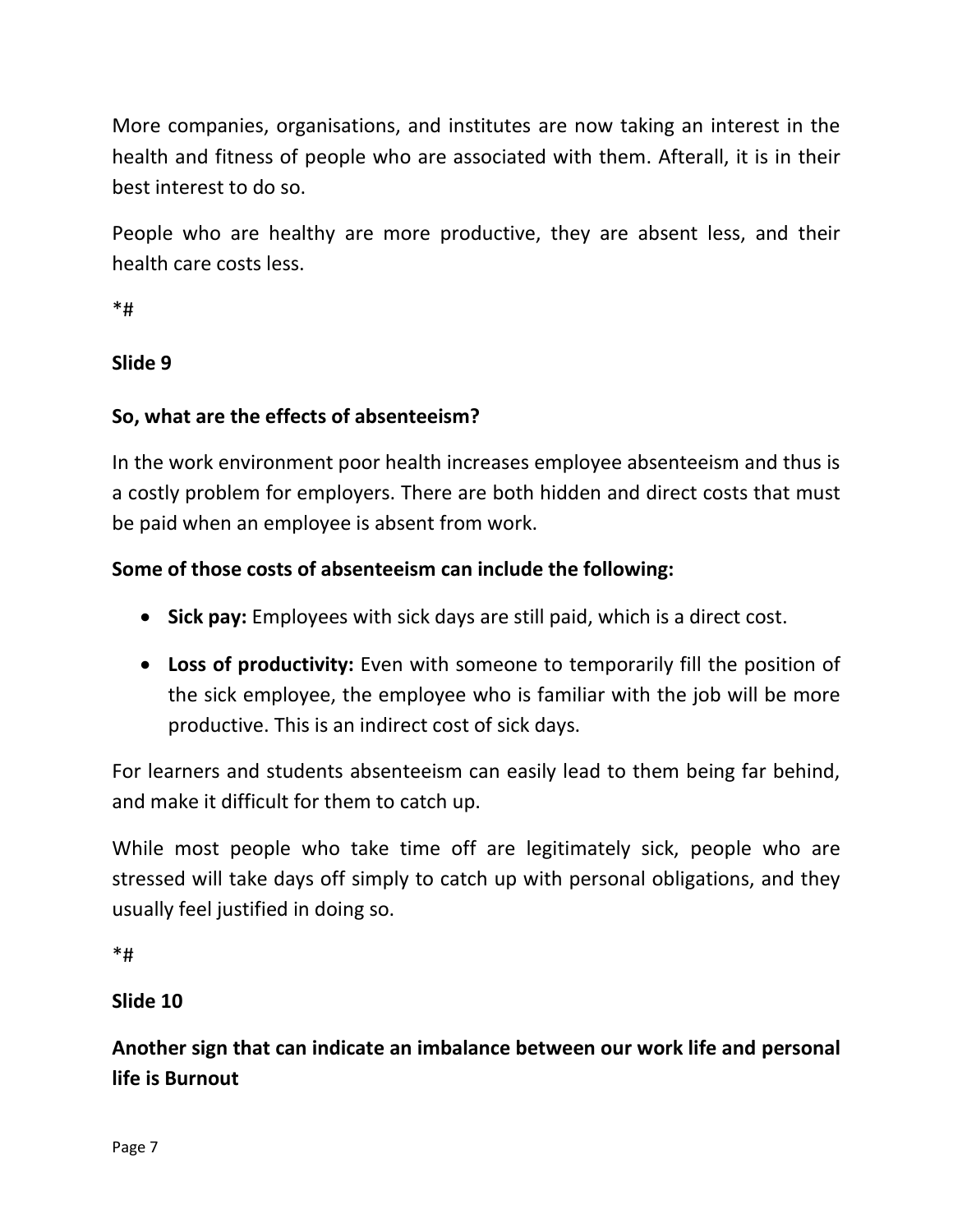Most people know that people who are overworked eventually burnout. Burnout is the physical and psychological response to long-term stress.

#### **Let's look at a couple of Signs of Burnout:**

- **Loss of interest**: Burned-out people cannot make themselves care about their work they have to do, which of course, is actually the source of their stress.
- **Lack of emotion:** When someone is burned out, their emotional responses become abnormal.
- **Loss of motivation:** Things that previously motivated people are no longer are effective when people become burned out.
- **Possible depression:** Burnout is very closely linked to depression.

In the work environment, Burnout also harms companies by increasing turnover. Consider the following:

- When everything is added together, 150 percent of an employee's annual salary is the cost of turnover.
- This number increases to 200 to 250 percent for members of management.

\*#

#### **Slide 11**

# **Stress, stress is yet another sign of imbalance between our work life and personal life**

Work is one of the main sources of stress around the globe. According to research, the connection between stress and obesity for many people, is more significant than diet. The effects that stress has on heart-health can be deadly.

### **So, what signs can we look out for that can indicate Stress?**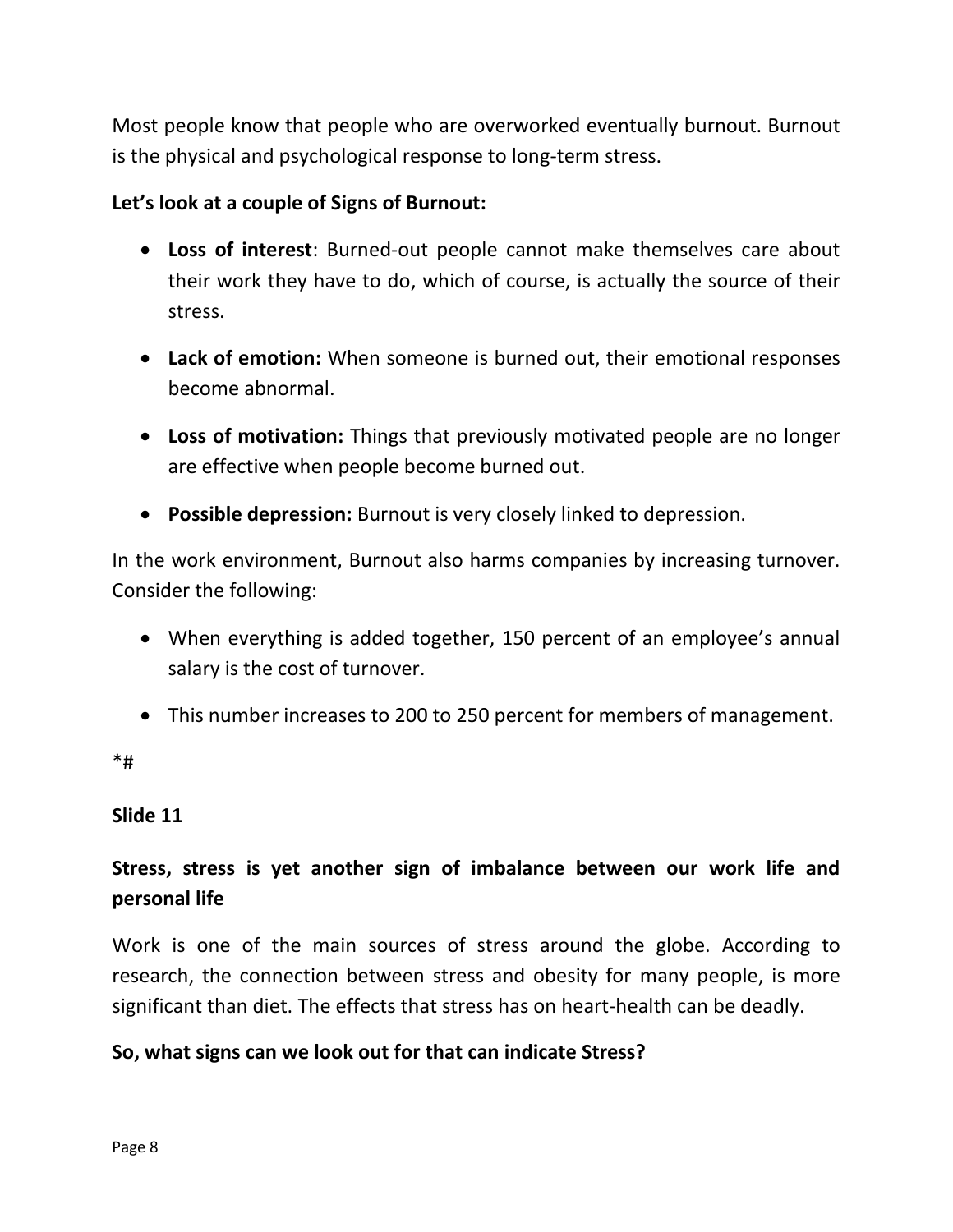- **Overemotional**: People under stress can find it difficult to control their emotions.
- **Lethargy**: The physiological impact of stress can cause lethargy.
- **Restlessness:** Stress can make it difficult to focus, causing hyperactivity and restlessness.
- **Anxiety:** Prolonged stress can cause anxiety disorders.

That concludes Module 2 of this course.

\*#

### **Slide 12**

### **Welcome to Module Three, in which we will discuss the Resources**

### **In this Lesson of Module Three, we'll look at aspects like:**

- Offering People More Control
- Asking People for Suggestions
- An Assistance Program
- Rewarding Your People

### **Here is a short synopsis of what we will take from this Lesson of Module Three:**

Employers, supervisiors, teachers, team leaders, etc., can improve balance for people who report to them, and increase productivity at the same time.

While it may seem counterproductive to use the resources that these people have at their disposal to change work conditions, it actually is quite effective.

\*#

### **Slide 13**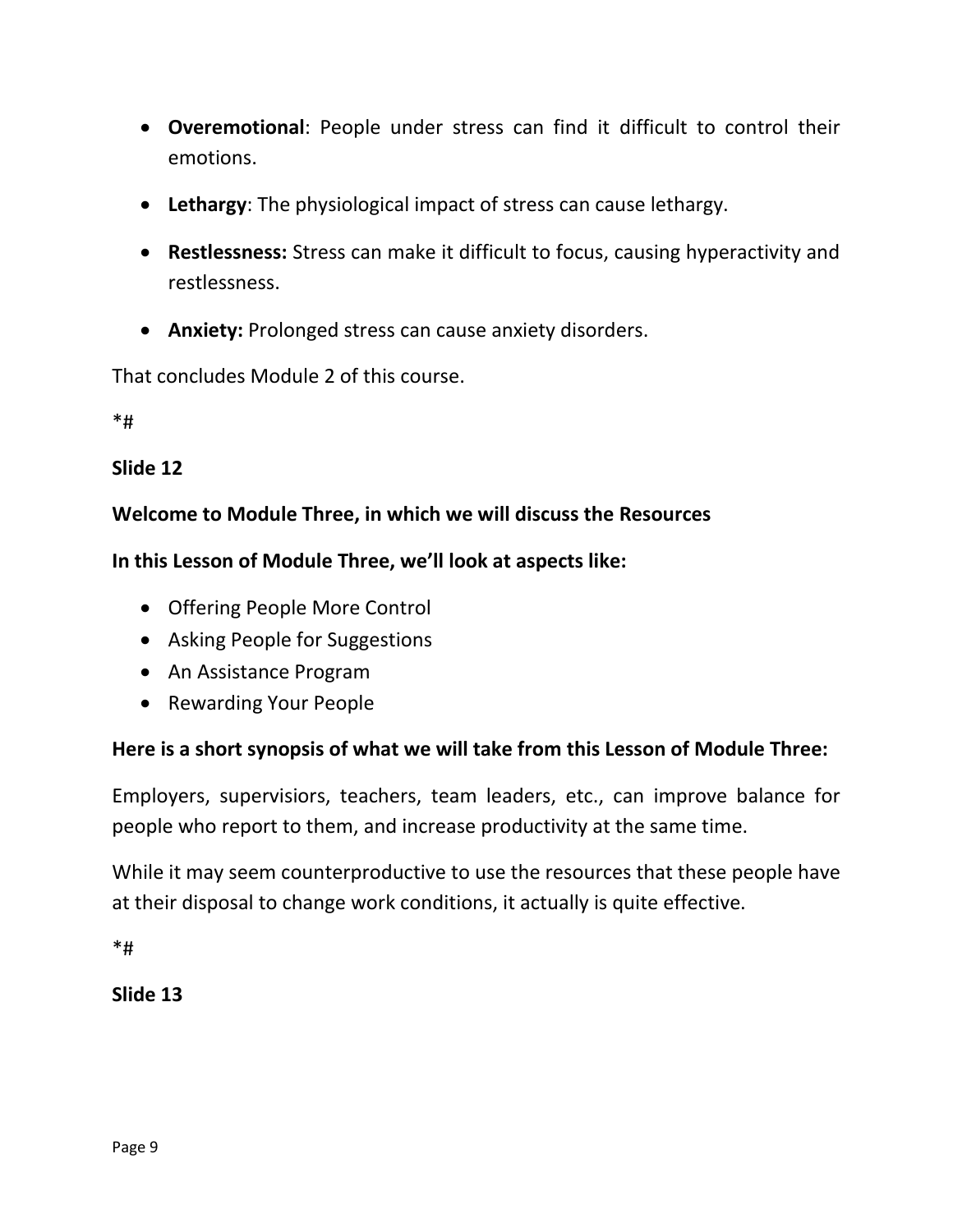### **Let's talk about Offering people more Control**

Traditionally, persons like employers, supervisiors, teachers, etc., set all of the parameters concerning the work that must be done. Now, keeping all of the control, however, augments stress on the people who must do the work.

By offering them more control over their lives and establishing a better balance between work and life, will help alleviate this stress.

Studies show that giving such persons a little more control, actually increases loyalty and productivity. There are many ways to offer such control, basically anything that empowers people to take charge of their lives offers them control.

Here are a few ways to offer control:

- Flex time
- Job sharing
- Telecommuting

We will go over some more ways in detail in a later module.

\*#

#### **Slide 14**

#### **How about Asking People for Suggestions**

The people who must do the work often have some of the best ideas on how to things can be improved. These ideas, however, are not always communicated.

Many people feel that the people who they report to do not care and that they do not have the time to sit down with each person reporting to them. The best way to hear about new, innovative ideas is to create a program for such suggestions.

#### **Here are a couple of tips to apply for when you set up such a program:**

• **Make it simple:** Create a simple process for giving suggestions, because complicated rules do not encourage creativity.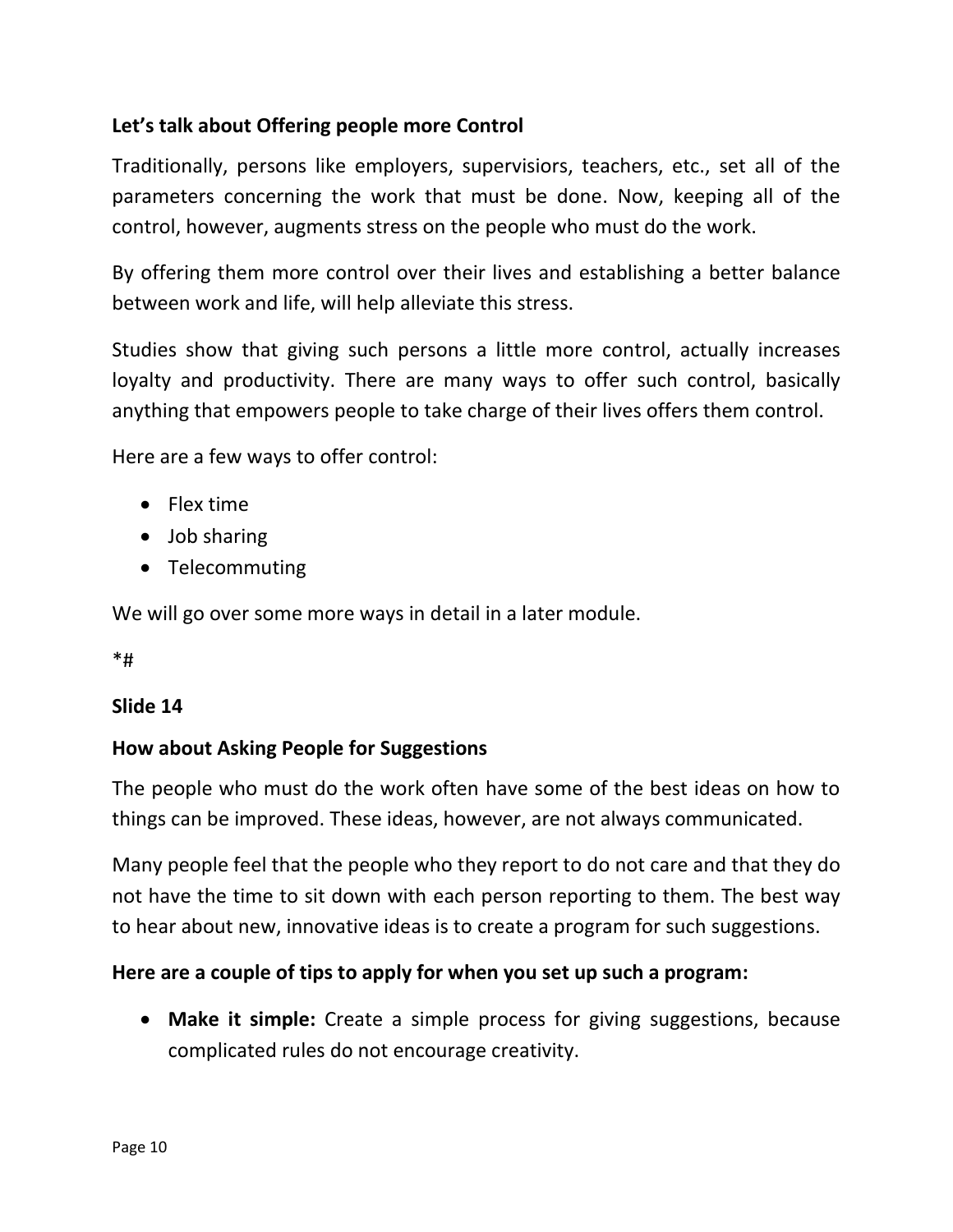- **Respond:** Let the people who report to you know that you have received their suggestions and that you will consider them.
- **Thank:** Thank each person who gives a suggestion, even if they are suggestions you will not necessarily use.
- **Reward:** People are motivated by reward, therefore, people who come up with useful suggestions need to be rewarded.

\*#

#### **Slide 15**

### **You can even implement Assistance Programs**

Given the unavoidable stress of life, most people face times when they need assistance. Assistance Programs provide people access to counseling and other services.

Without the aid of counselors that form part of Assistance Programs, the effects of stress can spiral out of control. Assistance programs give individuals the opportunity to seek help and learn the skills necessary to improve their work-life balance.

### **Some of the most common Topics for Assistance Programs are as follows:**

- Personal crisis
- Work stress
- Finances
- Substances

Because they teach strategies for work-life balance, Assistance Programs are useful investments, because they reduce absence and can even prevent increased turnover for companies in the work environment.

\*#

**Slide 16**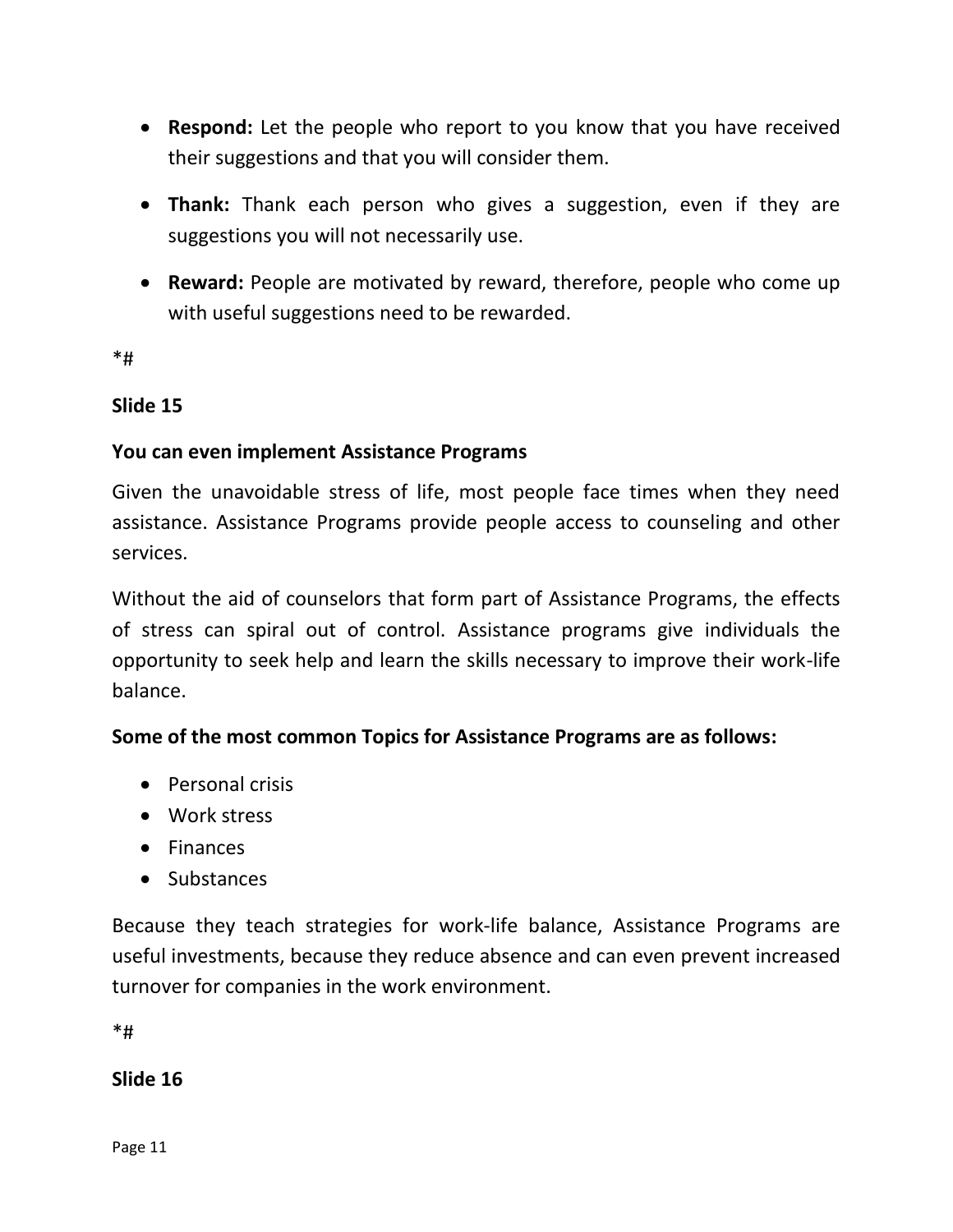### **What about Rewarding Your People?**

This may seem basic, but rewarding your people is an effective method for promoting work-life balance. People who feel appreciated are more confident, and rewards reinforce the behavior that you would like to be repeated.

Rewards can also provide breaks that reduce stress. Most of all, rewards do not have to break the bank. There are simple ways to thank your people for their inputs and efforts.

#### **Examples of useful Rewards can include things like:**

- Public acknowledgement
- Extra time off
- Awards
- Promotions
- Parties and other events in which people can relax

That concludes module three of this course.

#### \*#

#### **Slide 17**

### **Welcome to Module Four, in which we'll discuss Tips in Time Management**

**In this lesson of Module Four, we'll look at aspects like:**

- A Matrix to Distinguish Between Urgent and Important
- Learning to Say No
- Staying Flexible
- And the 80/20 Rule

#### **Here is a short synopsis of what we'll take from this Lesson of Module Four:**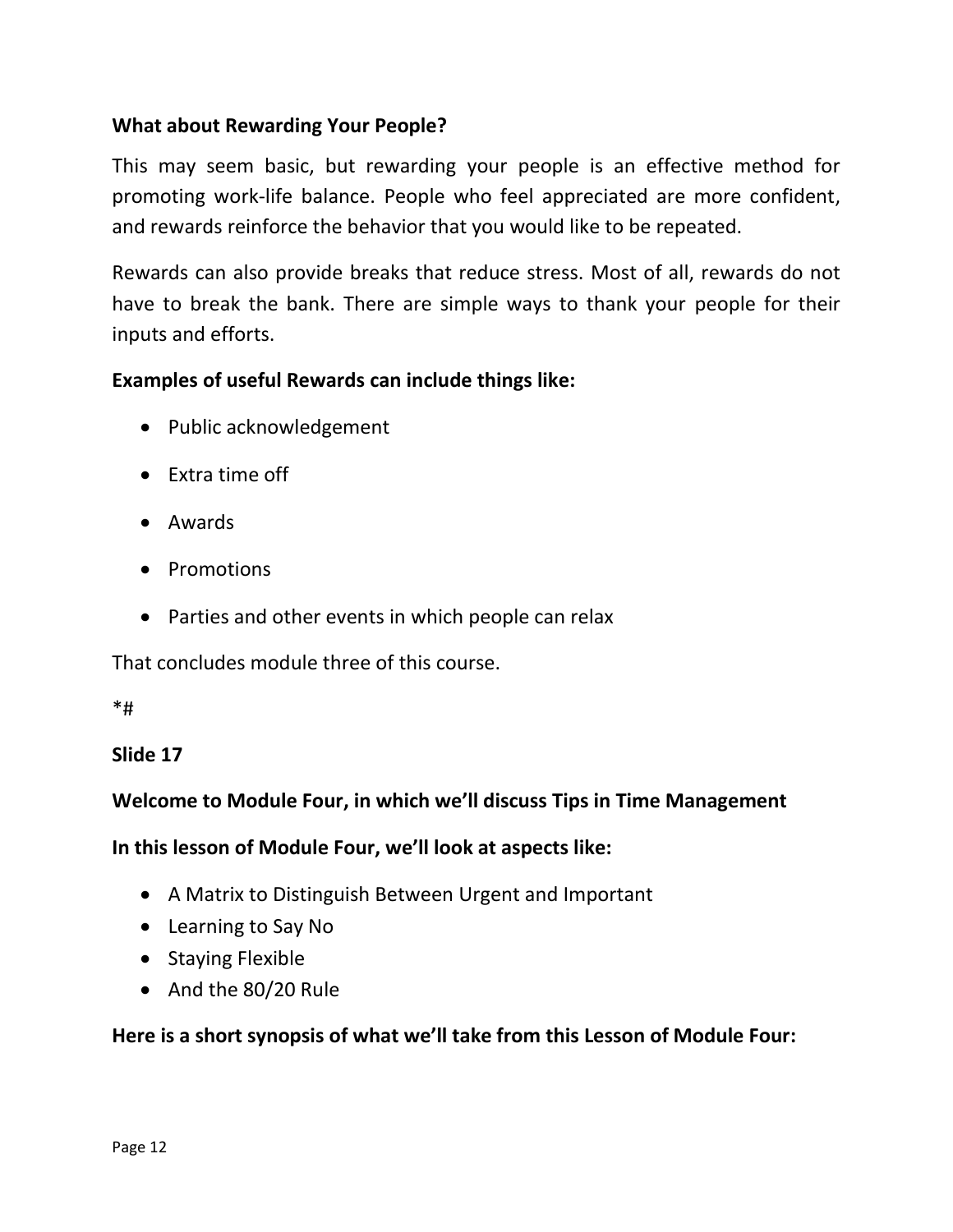Most people complain that they do not have enough time. The truth, however, is that most people do not know how to manage time wisely. Time management is crucial to an effective work-life balance. Effectively implementing time management will reduce stress and help bring balance to life in and out of the office.



Urgent, But Not <mark>important</mark> completing urgent tasks at the expense of the important ones. Important tasks •Routine tasks Not Urgent and done Bullianty, but that diserve that make them important. We are often stuck Many people confuse the urgent with the important. Urgent tasks do need to be are the ones that help us meet goals. Often, urgent tasks, such as fixing the copy machine, are distractions from what is important. Learning the difference between urgent and important will better anyone's time management skills.

### **The Urgent/Important Matrix**

\*#

**Slide 19**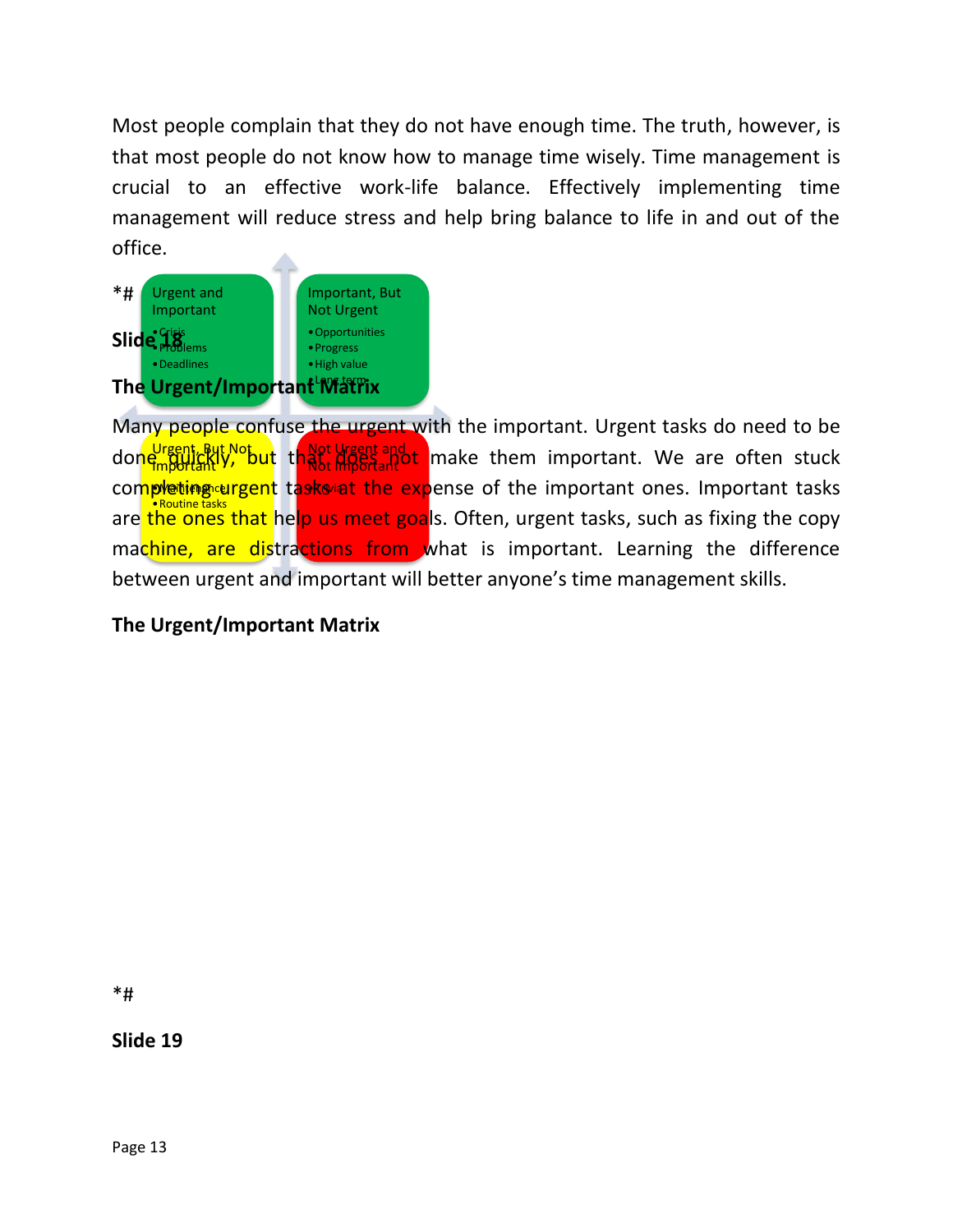### **We also have to Learn to Say No**

Managing time requires that people learn to say "no." This may seem cruel, but it is not possible to meet everyone's needs. You must learn to say "no" kindly but firmly. Do not allow people to talk you into urgent tasks. You need to stick with a schedule and plan of action. Do not deviate unless it is a true emergency. For example, proofing a colleague's letter is not an emergency that you must complete at once. Complete your important tasks first.

\*#

### **Slide 20**

### **Another Tip is to Stay Flexible**

Flexibility is an important skill. Life cannot be predicted, and inflexible people fall to pieces when change beyond their control comes. Being flexible simply means that you are not resisting the inevitable changes of life. Flexibility is not passivity. It is being able to embrace change. This will reduce stress and improve work-life balance.

For example, car trouble will throw off your schedule, so do not try to keep up with your tasks that day.

 $*$ #

### **Slide 21**

### **80/20 Rule**

According to the 80 / 20 rule, 80 percent of our success is the result of only 20 percent of our actions. The rule implies that we should place our focus on the 20 percent of activities that are the most successful.

This requires that we prioritise goals. When this is done, concentrate on the 20 percent of activities that aggressively move you towards those goals. Give most of your attention to this 20 percent.

That concludes module four of this course.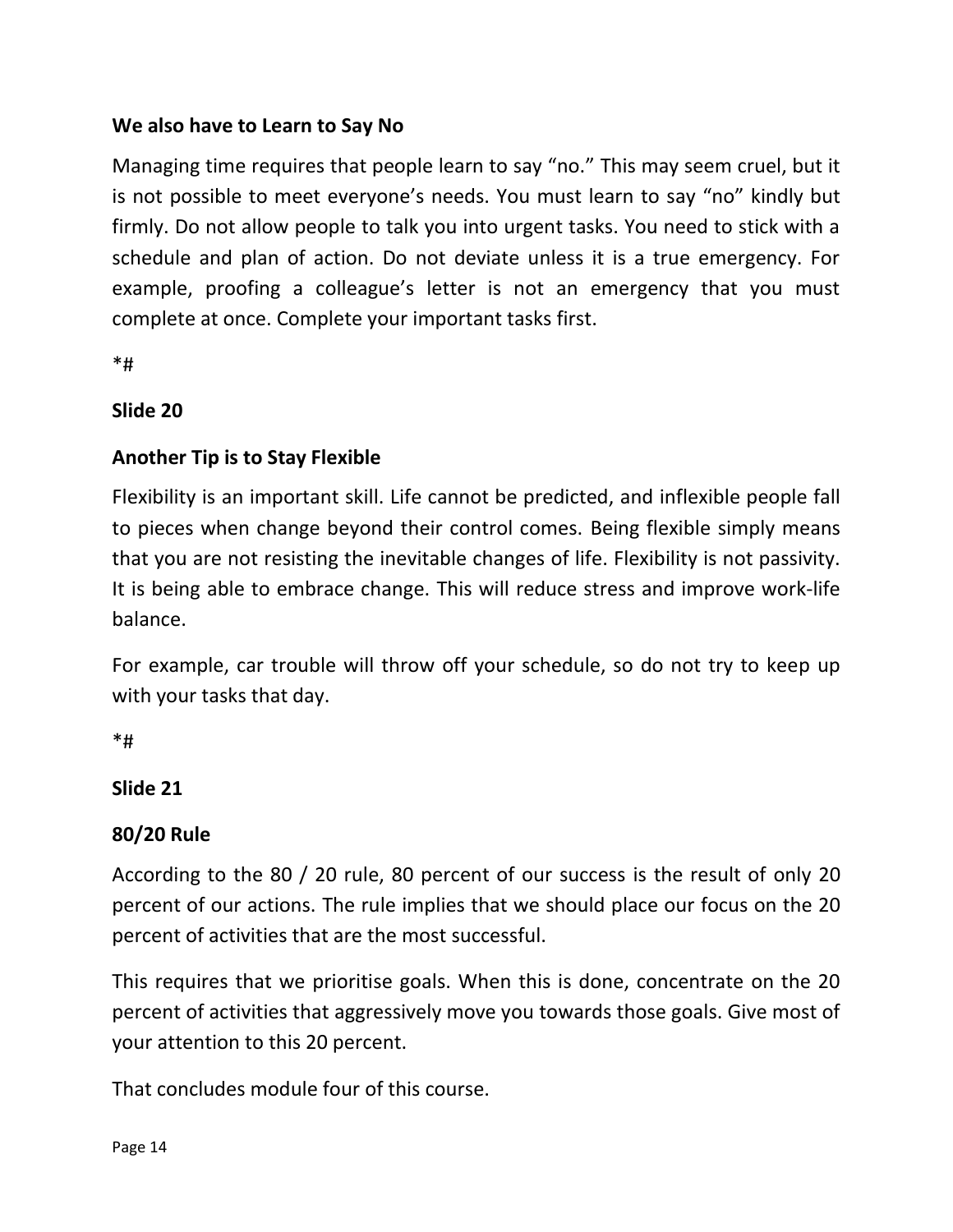### **Slide 22**

### **Welcome to Module Five, in which we'll discuss Goal Setting**

#### **In this Lesson of Module Five, we'll look at aspects like:**

- The Three Ps
- SMART Goals
- Visualisation
- Prioritising Your Goals

#### **Here is a short synopsis of what we'll take from this Lesson of Module Five:**

In order to effectively manage time and live a balance life, you must be aware of your goals. It is important that you have goals because they provide direction. Working towards a goal will help focus energy and reduce the stress that comes with not having a purpose.

\*#

### **Slide 23**

#### **The Three Ps**

There are three Ps that will help you achieve goals. Approaching your goals incorrectly will only result in failure. The three Ps will motivate you and help keep you from becoming discouraged. When setting goals: you must make sure that they are positive, personal, and present.

#### **So what are the three Ps that we are referring to?**

• **Positive**: Goals should be phrased positively, so they help you feel good about yourself and what you're trying to accomplish. A better alternative might be this: "Enroll in pre-law classes so I can help people with legal problems someday."

\*#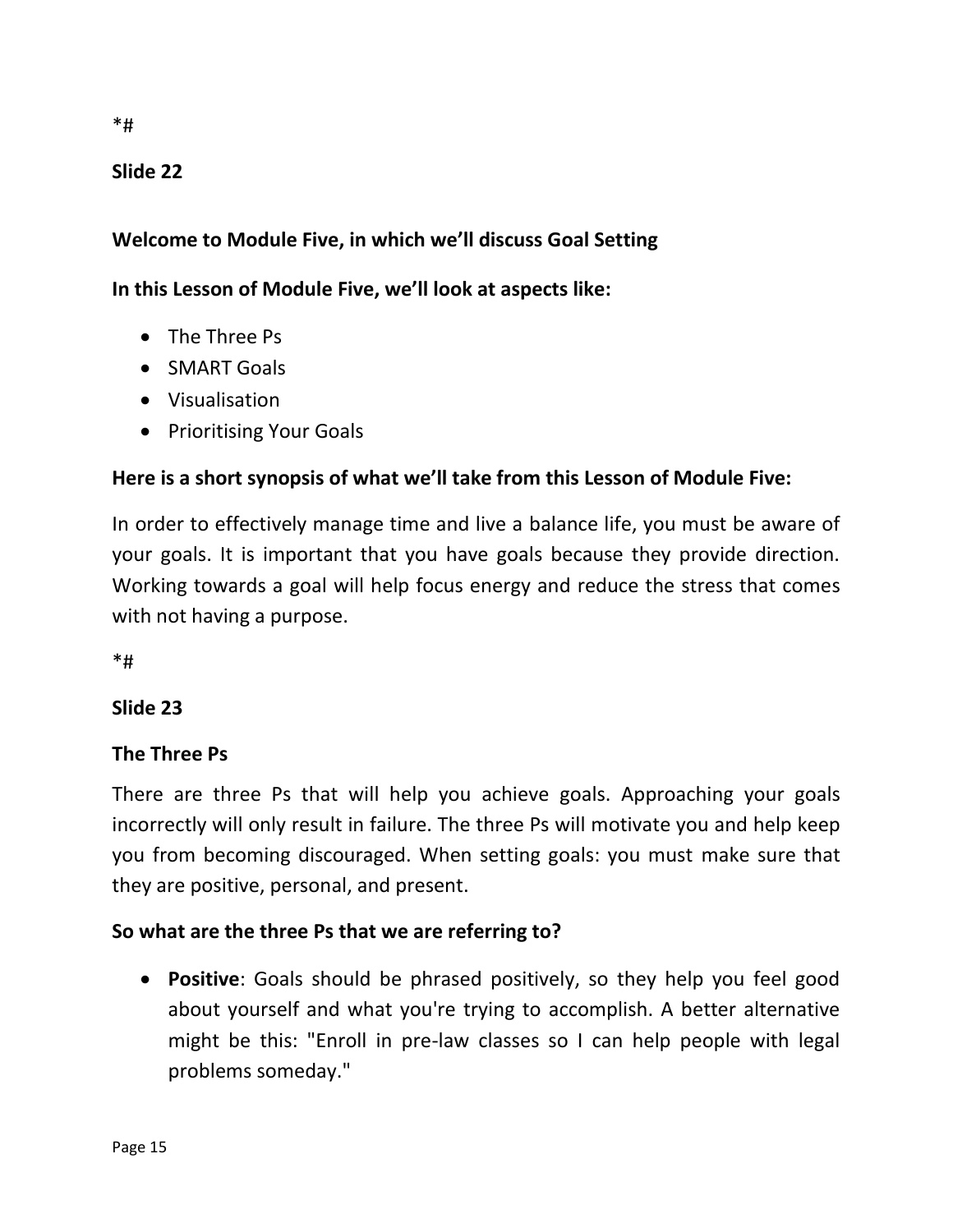- **Personal**: Goals must be personal. They must reflect your own dreams and values, not those of friends, family, or the media. When crafting your goal statement, always use the word "I" in the sentence to brand it as your own. When your goals are personal, you'll be more motivated to succeed and take greater pride in your accomplishments.
- **Possible**: When setting goals, be sure to consider what's possible and within your control. Getting into an top-rated university may be possible if you are earning good grades but unrealistic if you're struggling financially. In the latter case, a more reasonable goal might be to attend a university or trade school that offers courses related to your chosen career. You might also pursue volunteer work that would strengthen your college applications.

\*#

#### **Slide 24**

#### **SMART Goals**

Goals cannot be achieved if they are impossible. SMART goals make it easier to achieve success because you know that success is within reach.

#### **Aspects of SMART goals:**

- **Specific:** Goals must be specific. An example of a specific goal is: workout 30 minutes a day.
- **Measurable:** Measurable goals let you know when you are successful. For example, lose 5 pounds is measurable.
- **Attainable:** All goals, particularly short-term goals, need to be attainable. For example, getting promoted three times in six months is not attainable.
- **Relevant:** Goals must be relevant to the situation. A goal to find a mentor is not relevant to someone who is established in his or her field.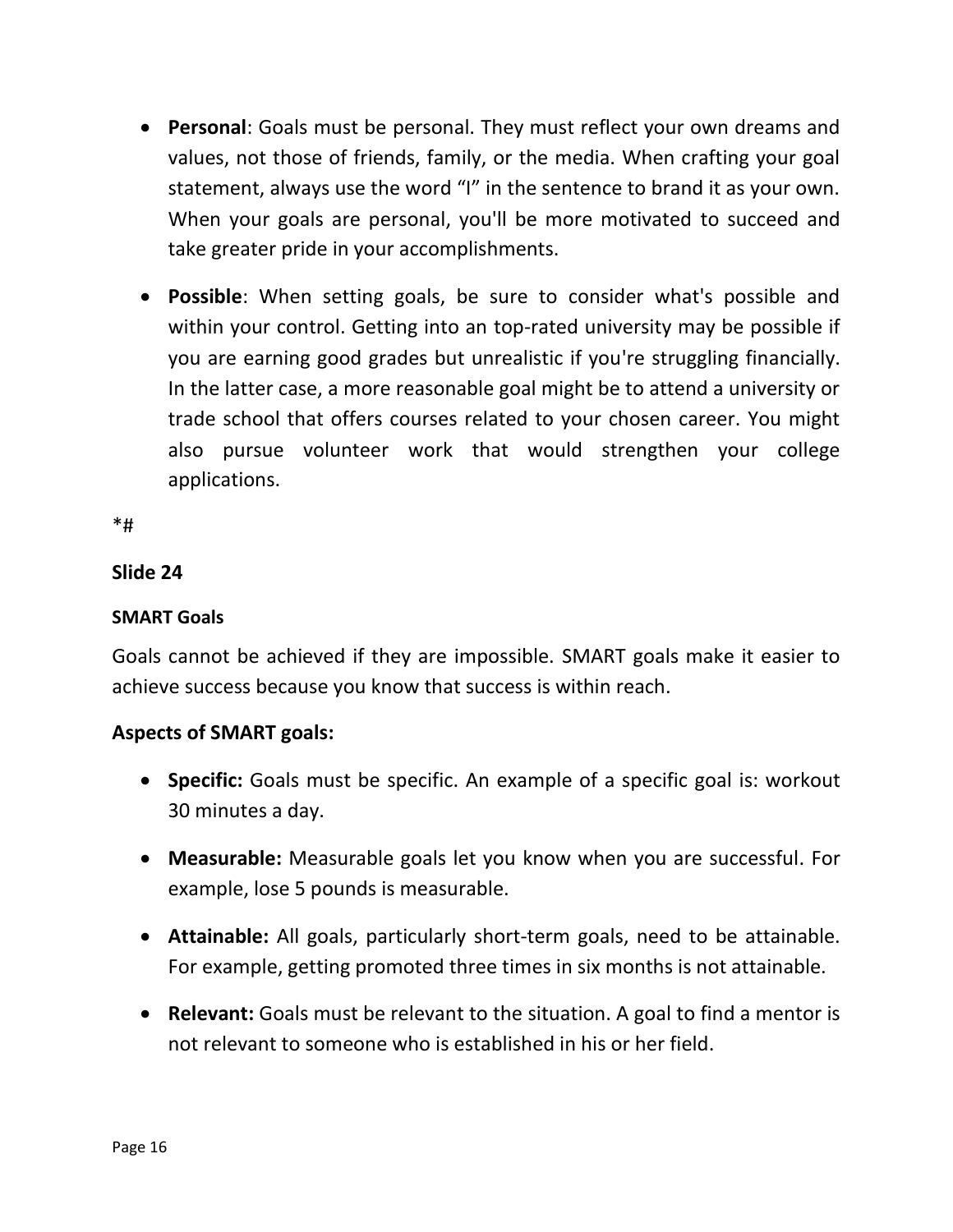• **Timely:** Goals require specific timeframes. For example, lose 5 pounds this month is both measurable and timely.

\*#

### **Slide 25**

### **Visualisation**

Visualisation means coming up with a mental picture of a goal and then believing that the goal will happen. Many successful people use visualisation techniques. The process of visualisation may seem like a waste of time to some, but visualising a goal helps the mind to view that goal as a tangible possibilit, rather than some indistinct desire.

### **Steps:**

- **Choose a goal**: Visualisation must be specific. Choose a single goal to visualise. It is easier to start small.
- **Relax**: Carve out the time to relax and focus on visualising the goal.
- **Visualize:** Picture, in great detail, the goal as being achieved. See it happening in the present.
- **Accept:** Believe that the goal will come true, and affirm it to yourself. Affirmations are useful tools that help win acceptance.

\*#

### **Slide 26**

### **Prioritising Your Goals**

All goals need to be prioritised, so you that know how to focus your energy. To do this, you must consider how SMART goals align with your personal vision and values in life. A goal that does not meet personal values is less likely to be reached. Use these criteria to rank SMART goals. It is important that you balance goals within different areas of your life.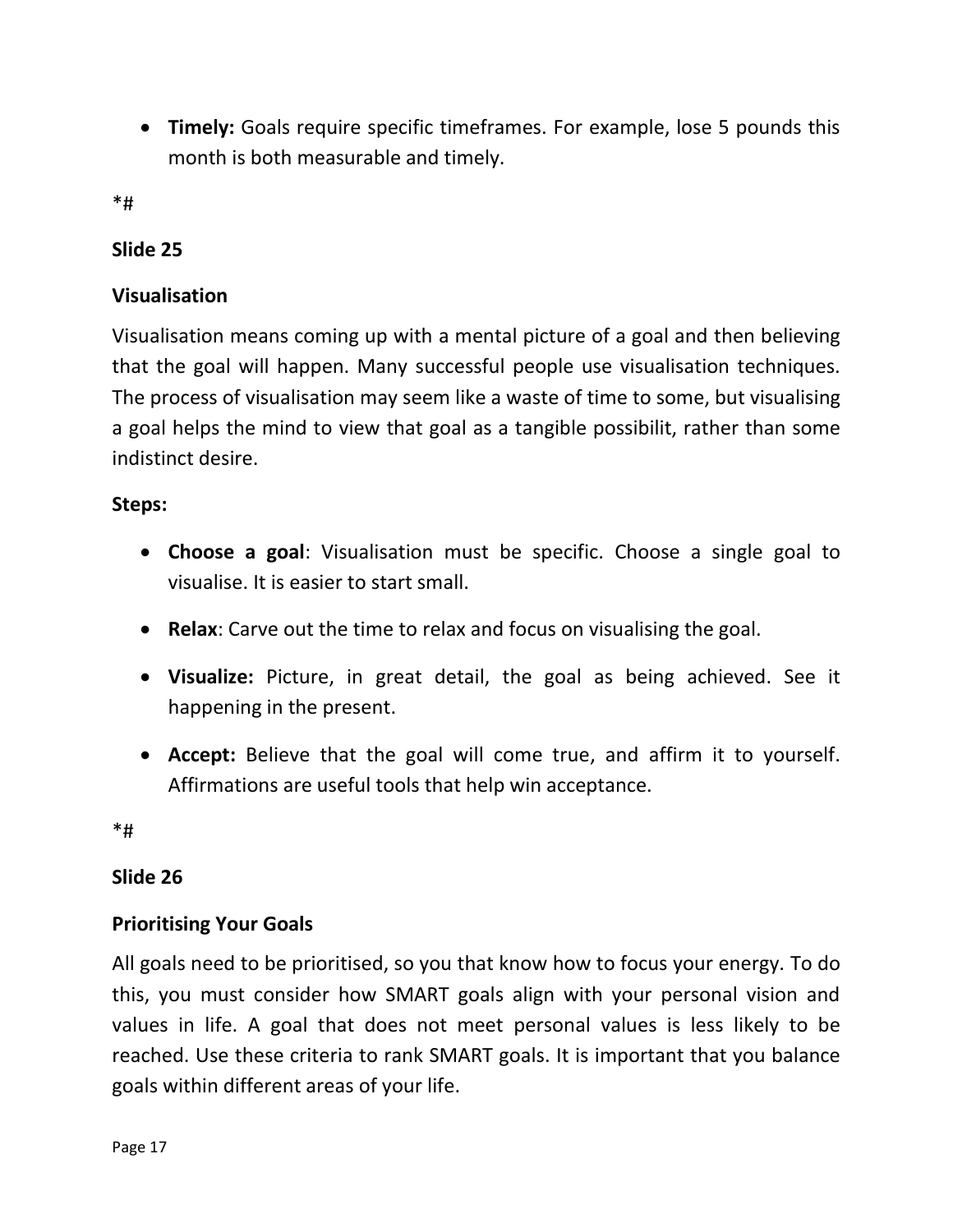### **Prioritising**

| Goals |                                      | <b>Priorities</b> |   |
|-------|--------------------------------------|-------------------|---|
|       | $\bullet$ Earn a bonus this quarter. |                   | В |
|       | Learn a new language this year.      |                   | C |
|       | $\bullet$ Finish a project early.    |                   | C |
|       | Complete the schedule.               |                   | А |
|       | • Sleep 8 hours a night.             |                   |   |
|       |                                      |                   |   |

That concludes module five of this course.

\*#

### **Slide 27**

**Welcome to Module Six, in which we'll discuss Optional Ways to Work**

**In this Lesson of Module Six, we'll look at aspects like:**

- **Telecommuting**
- **Job Sharing**
- **Job Redesign**
- **Flex Time**

### **Here is a short synopsis of what we'll take from this Lesson of Module Six**

The traditional methods of work may increase stress and imbalance in life. Each person is unique, and providing different work options will allow people to choose the method that helps them be most productive and maintain their balance.

While it may not be possible to provide every option, allowing for different work styles will improve the culture within companies, organisations and institutes, and it will promote balance.. Each option comes with its own pros and cons, so examine them carefully before choosing a new way to work.

\*#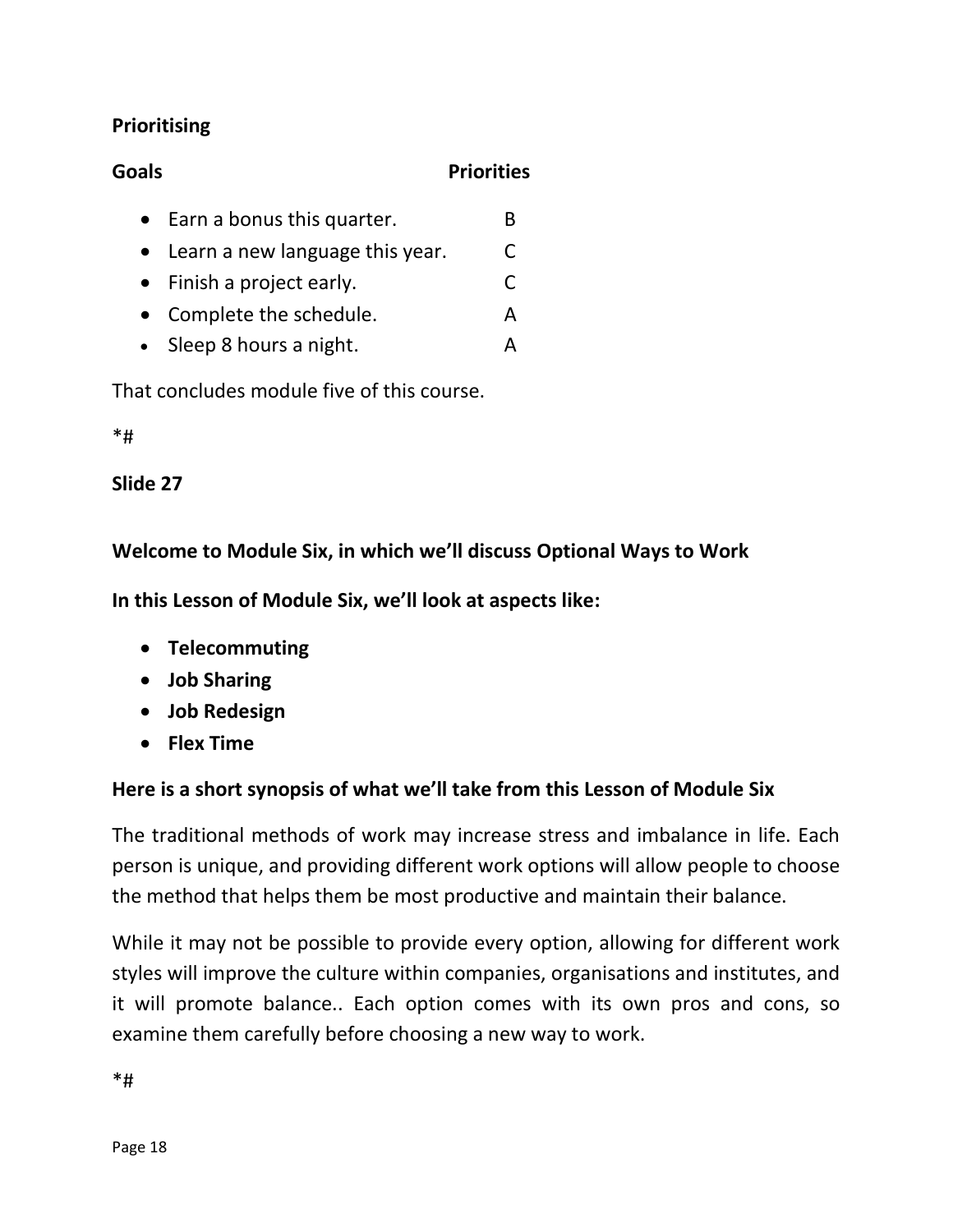#### **Slide 28**

#### **Telecommuting**

Given the way we use technology, telecommuting is a popular work option. This allows people to work from home and send their projects in when they are due.

#### **Pros:**

- **Cost:** In the work environment, companies can reduce overhead and other costs by allowing employees to work from home.
- **Productivity:** People who work from home are often more productive.
- **Lowers stress:** Many people benefit from not having to commute to the workplace and back, as well as being free from distracting kolleagues.
- **Personal control:** People who work from home are able to take responsibility for their own schedules.

#### **Cons:**

- **Communication:** When all communication is electronic, people may not communicate as well as they can when they are face-to-face. Additionally, a lack of social interaction can isolate people and stunt the culture within companies, organisations and institutes.
- **Motivation:** People who are not self-driven are not successful, and therefore need more accountability than telecommuting offers.
- **Longer hours:** Some people work longer hours when they telecommute, because there is no distinction between the workplace and the home.

\*#

**Slide 29**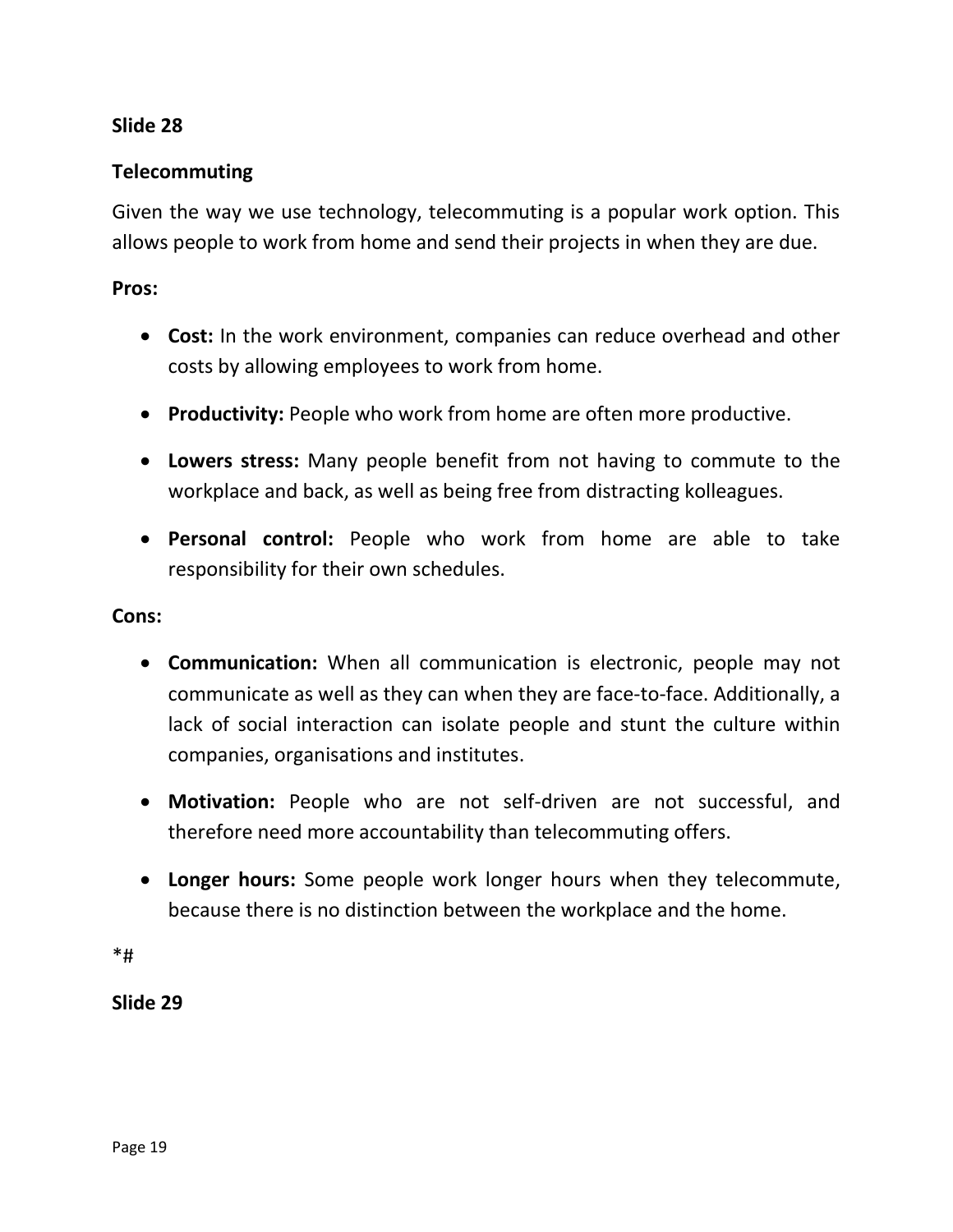### **Job Sharing**

In the work environement, job sharing is a popular option that allows people to balance their work and home lives. This technique allows two people to share a job, with each person working part-time hours.

#### **The Pros of this option are:**

- **Better attendance:** When people have the time to handle personal matters, they are less likely to miss work.
- **Continuity:** With two people sharing a job, there is always someone to come in and cover for a person who is off sick.
- **Morale:** People who are able to find work-life balance have better morale and productivity.

#### **But there are Cons too:**

- **Conflict:** People who want to be in control may not enjoy having an equal share their responsibilities. This can cause conflicts between job sharers.
- **Inequality:** If one employee is more effective than the other, that employee may shoulder too much responsibility.
- **More paper work:** Employers have to double the paperwork for shared jobs.

\*#

#### **Slide 30**

### **Job Redesign**

Sometimes it is necessary to redesign a specific role to alleviate stress associated with it. This requires analysing and changing the scope and responsibilities of the role in a way that will motivate people and improve their wor-life balance.

### **The method:**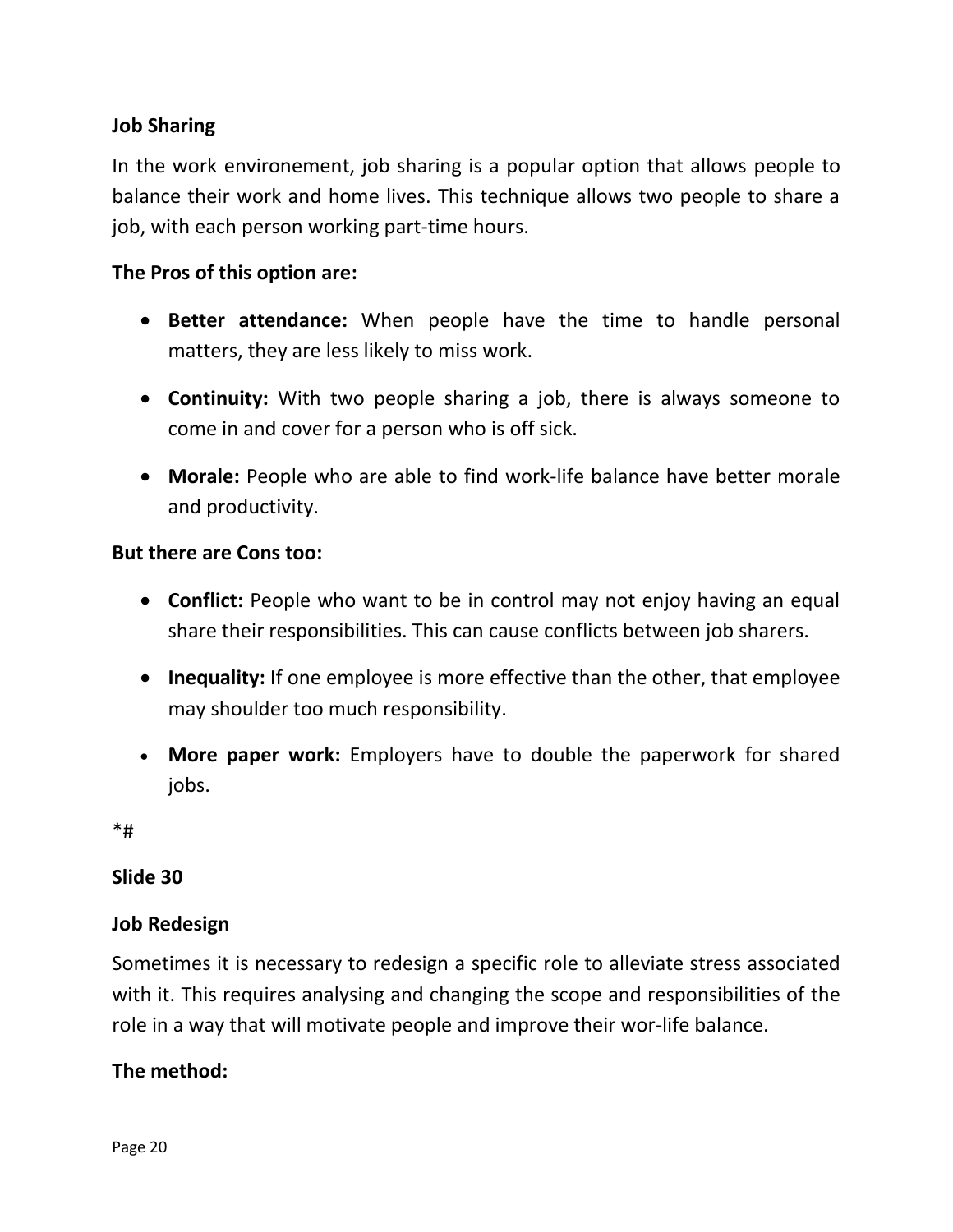- Content: Discover what information leads to problems at the place of work.
- Information: Analyse information regarding the role to find inconsistencies.
- Elements: Change the elements of the role.
- Description: Rewrite the role's description.
- Responsibilities: Refocus responsibilities based on the description.

\*#

#### **Slide 31**

#### **Flex Time**

Flex time does not alter the number of hours people must work, but it does give them the flexibility to choose when they work. In the work environment, an employee may choose to come at 7:00 am and leave at 4:00 pm to spend time with family.

#### **What are the Pros associated with this?**

- **Productivity:** People are more productive when they know that they will be able to take care of their other obligations.
- **Morale:** Everyone's internal clock is different. People are happier when they can work at their optimal times.

#### **Are there any Cons associated with this?**

- **Difficult to manage:** Supervisors, team leaders, teachers, etc., may have trouble coordinating meetings or presenting classes when everyone works different hours.
- **Miscommunications**: It is easy to forget to communicate ideas with people who have already left for the day.

That concludes module six of this course.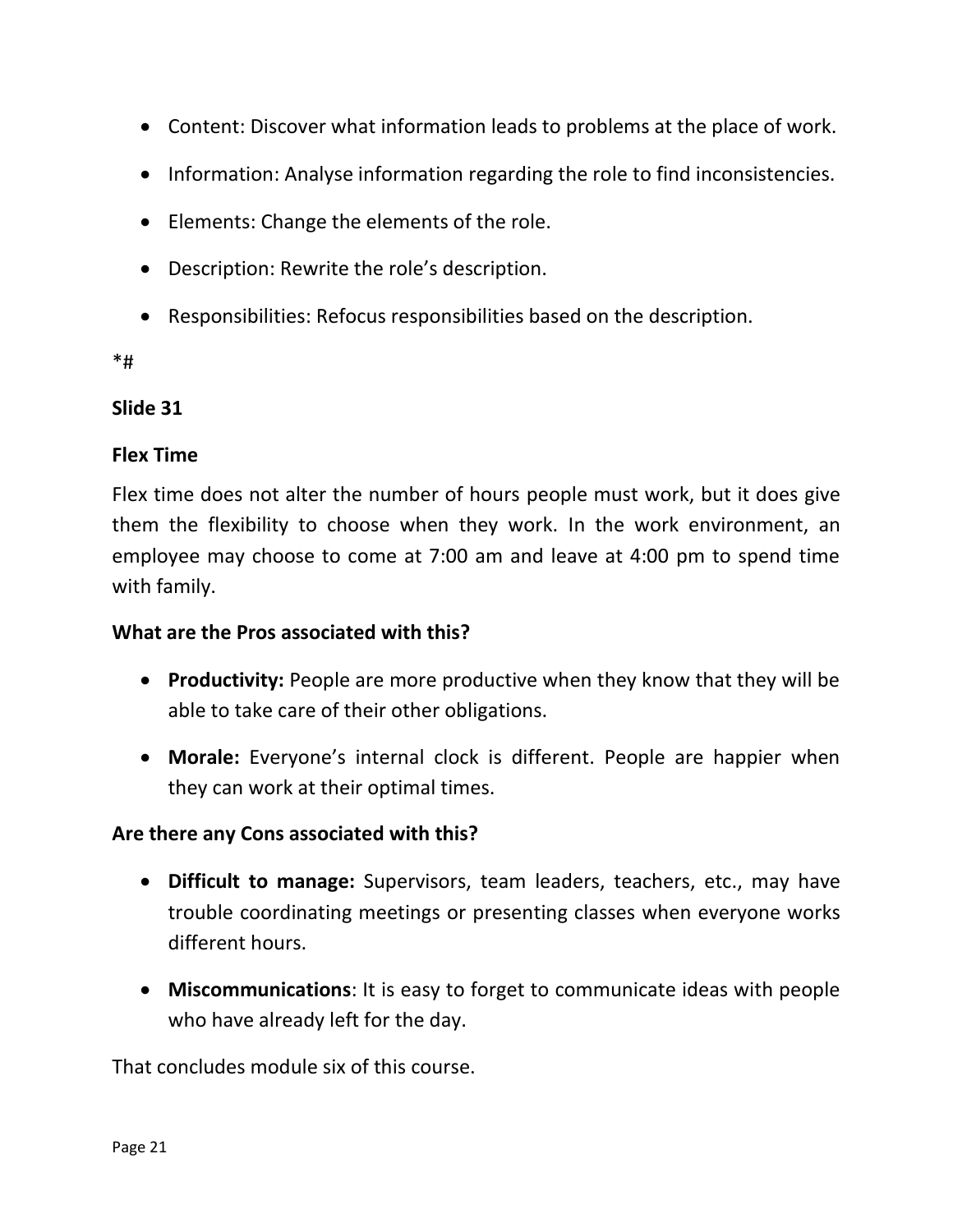### **Slide 32**

#### **Welcome to Module Seven, in which we'll discuss Being At the Place of Work**

#### **In this Lesson of Module Seven, we'll look at aspects like:**

- Leaving Stress at Home
- Breaking up Large Tasks
- Delegating
- Setting Accurate Goals

#### **Here is a short synopsis of what we'll take from this Lesson of Module Seven**

Keeping balance when at the place of work is difficult. Outside influences always try to creep in and destroy productivity. Becoming sidetracked, however, simply creates work-related stress that further increases the level of imbalance you experience. Fortunately, there are a few useful tips that will help you regain your sense of balance while at the place of work.

\*#

#### **Slide 33**

#### **Leave Home Stress at Home**

Everyone has personal problems that create stress and hinder their performance at the place of work. If these issues are severe, it may be necessary to take a leave of absence. In most cases, however, there are better strategies to help leave the home stress at home.

#### **Here are a couple of those Strategies that you may apply:**

• **Get up early**: Get up early enough to take a few minutes and prepare for a new day. Focus on what is ahead and not the past.

\*#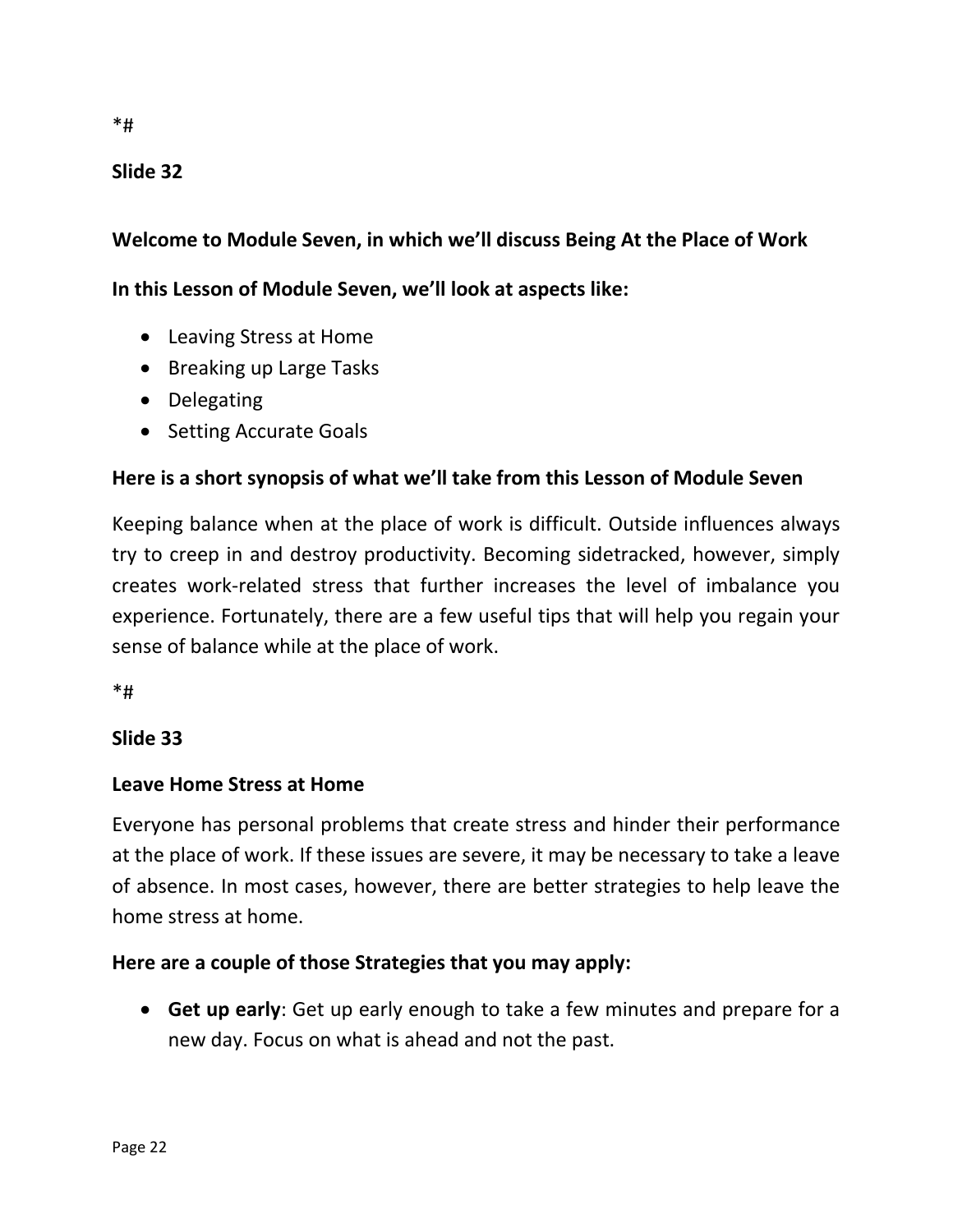- **Take advantage of the commute:** View the commute as a chance to enter your "work zone." Meaning, to mentally gear up for the work that you will be doing today.
- **Communicate appropriately:** Discuss your problems with a friend or confidant outside of the place of work. Do not vent about home stress to your colleagues or classmates.
- **Find outlets:** Discover useful ways to alleviate stress, such as exercise. This will help keep you focused throughout the workday.

\*#

#### **Slide 34**

#### **Break up Large Tasks**

Projects and deadlines can be overwhelming. If you have a large task ahead of you, you might be tempted to procrastinate. This will only create more stress. A better solution is breaking up the tasks.

#### **Tips:**

- List the steps that are necessary to complete the task.
- Schedule time for each step.
- Complete the easiest step first, and then move on to the next easiest. This will give you a sense of accomplishment.
- Do not look ahead. Focus on the task at hand.

\*#

**Slide 35**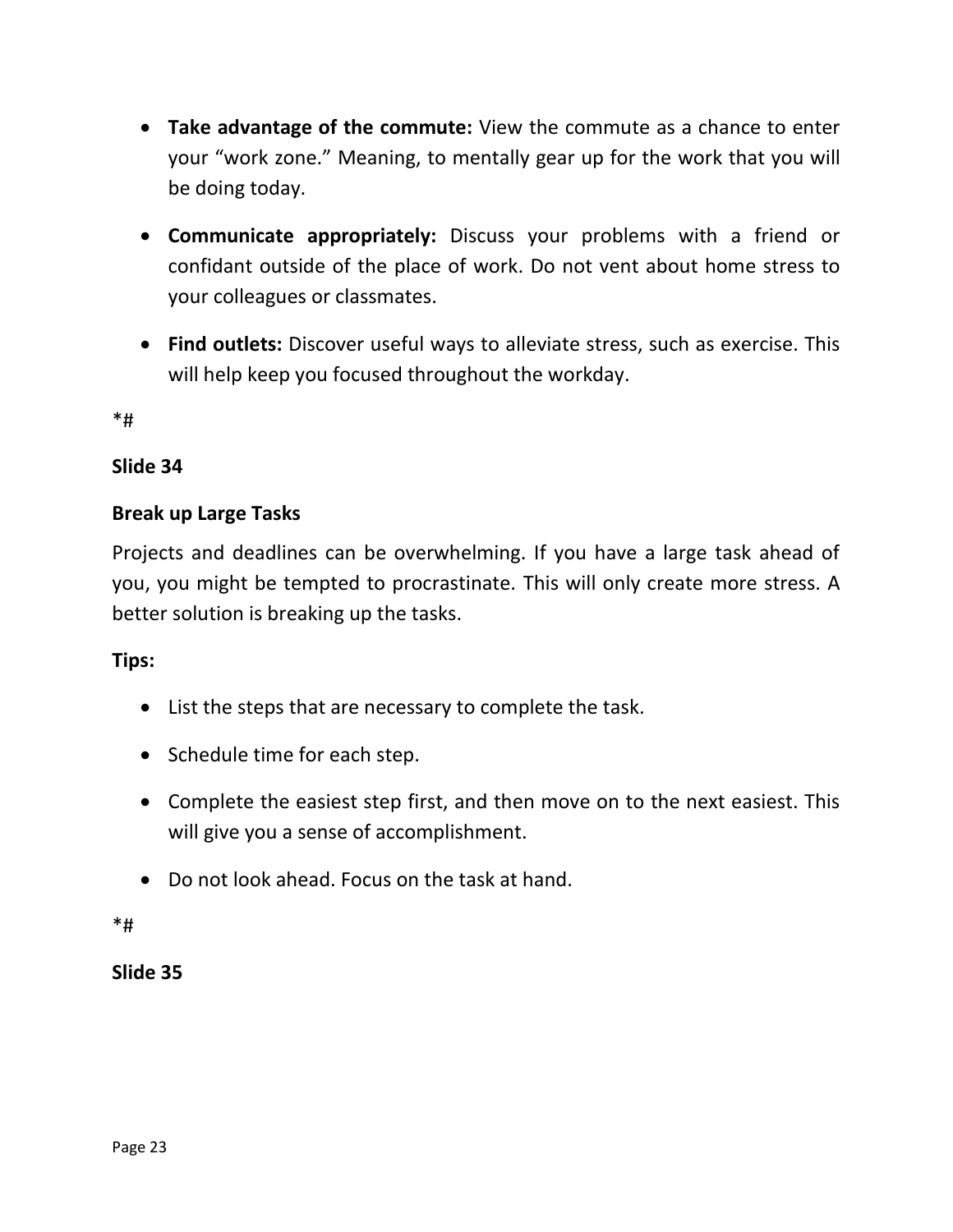### **Delegate**

People can avoid stress by simply delegating responsibility. This sounds simple, but many people, particularly those in managerial, supervisory, or team leader roles, have problems delegating authority.

They do not trust others to get the work done. There are a few tips that will help anyone feel more confident about delegating.

#### **Let's have a look a some of those tips**:

- **Choose tasks to delegate:** Do not delegate sensitive or difficult tasks.
- **Choose people to help:** Find responsible people that you trust to handle the tasks for you.
- **Give instructions**: Make sure that you communicate clear instructions with deadlines.
- **Be available**: Let people know that they can come to you with questions, but do not hover over them.

\*#

#### **Slide 36**

#### **Set Accurate Goals**

Accurate goals decrease stress. This involves estimating the time that it will take to complete something. There are a few steps that will help you set accurate goals.

#### **Here are some steps you can take:**

- Familiarise yourself with the requirements.
- List the actions that need to happen.
- Estimate the time necessary for each action you need to take.
- Estimate the total time necessary for a task.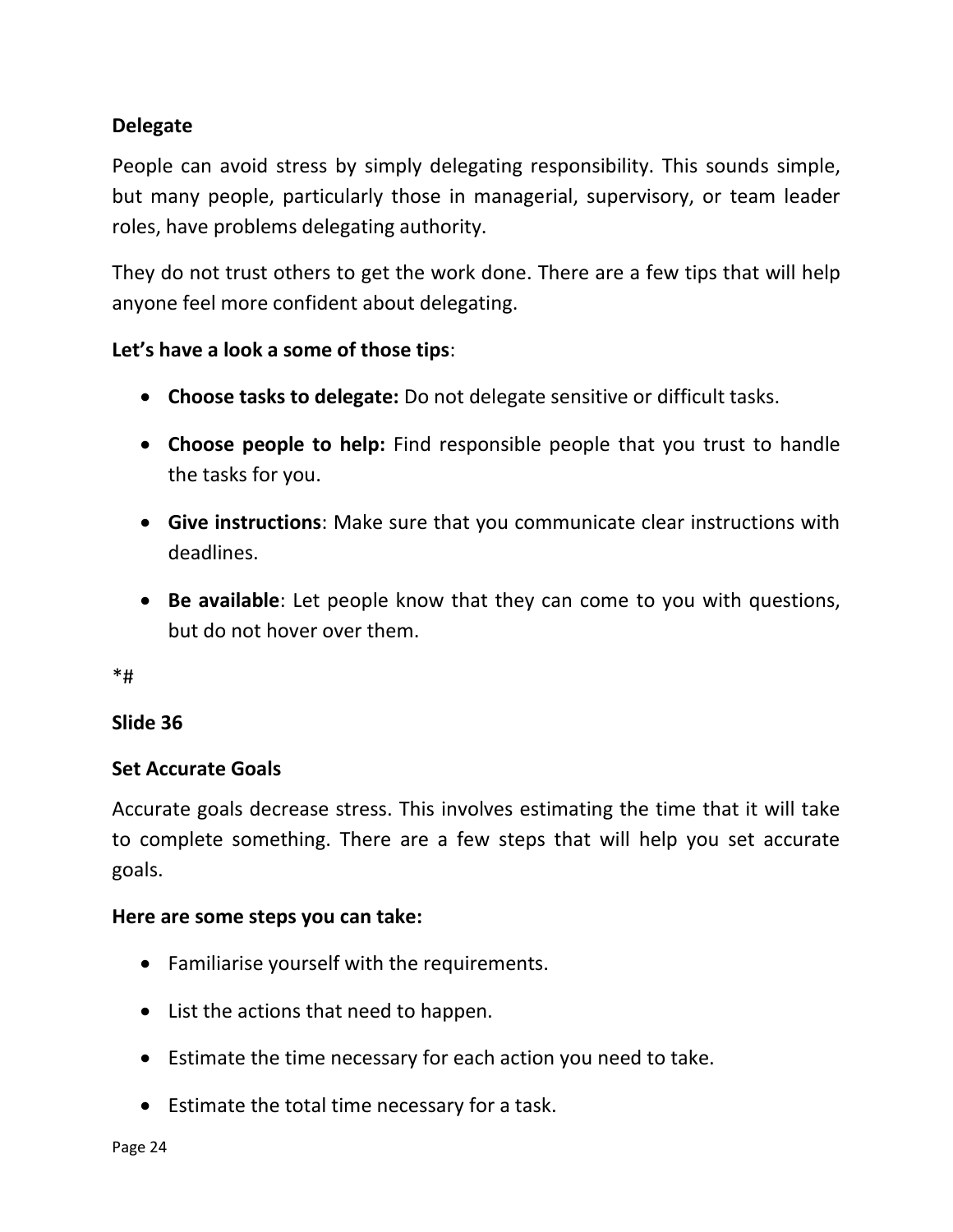That concludes module seven of this course.

\*#

### **Slide 37**

### **Welcome to Module Eight, in which we'll discuss Being At Home**

### **In this Lesson of Module Eight, we'll look at aspects like:**

- Leaving Work Stress at the Place of Work
- Turning Your Phone Off
- Taking Some Me Time
- Maintaining Boundaries

### **Here is a short synopsis of what we'll take from this Lesson of Module Eight**

We should be able to relax at home and unwind after a hard day at work. Unfortunately, this does not always happen. Home has stress of its own, and it seems like the stress from work is constantly waiting to spill over into our home lives. To have work life balance, it is important to learn how to effectively manage the stress and obligations at home.

\*#

### **Slide 38**

#### **Leave Work Stress at Work**

Bringing the stress of work home will ruin your family life. Additionally, not being able to separate from work will destroy your balance, and increase your stress level. Luckily, there are a few strategies that will help keep work separate.

### **Consider applying these steps:**

• **Stop on the way home:** On particularly stressful days, you may want to stop somewhere for a few minutes and decompress.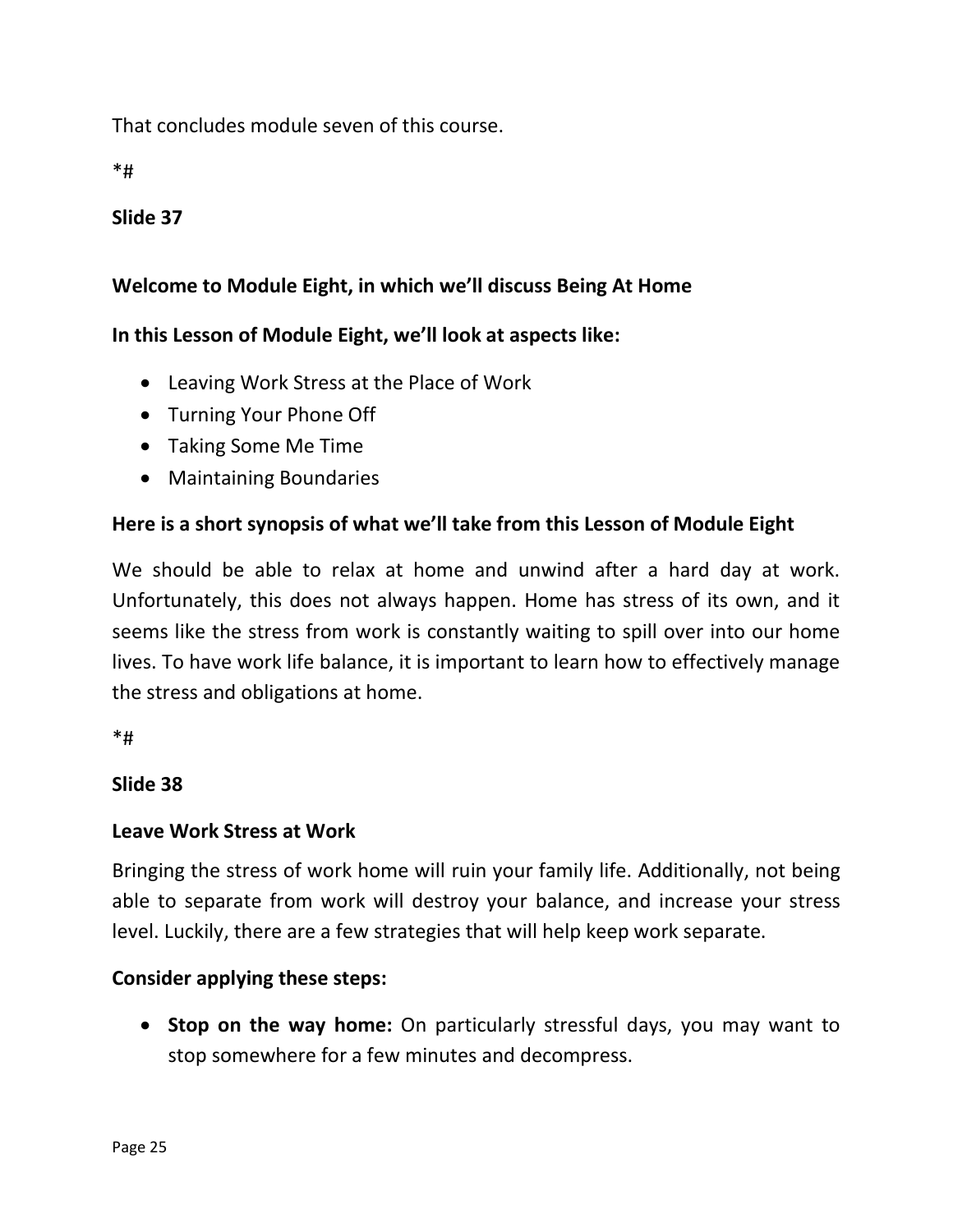- **Vent in the car or to a friend:** Use the commute back home as a chance to express your frustrations to yourself instead of ranting about them to your family when you get home.
- **Enjoy your family:** Do not focus on the downside of family life. Find ways to spend time together that everyone enjoys.
- **Find outlets:** Discover useful ways to alleviate work stress, such as exercise or meditation. Practicing these will help you focus on the present.

\*#

#### **Slide 39**

#### **Turn Your Phone Off**

Cell phones have made it nearly impossible to escape the pressures of life. In today's life there is always a way for someone to reach us. Not only are we inundated with phone calls, but we also have emails and social networks to worry about. There is only one way to fix the problem and alleviate this stress: TURN OFF THE PHONE.

It is acceptable and healthy to occasionally disconnect. Silencing the phone does not count as disconnecting. It does not matter when you disconnect, it only matter that you do it.

\*#

#### **Slide 40**

### **Take Some "Me" Time**

"Me time" is essential to a person's health and well-being. Often, people think that "me time" is a day at the spa or something else that is extravagant and that they cannot afford.

But actually, "me time" is much simpler. It is anything that you do just for yourself. There is no set expense or time frame that you must follow when taking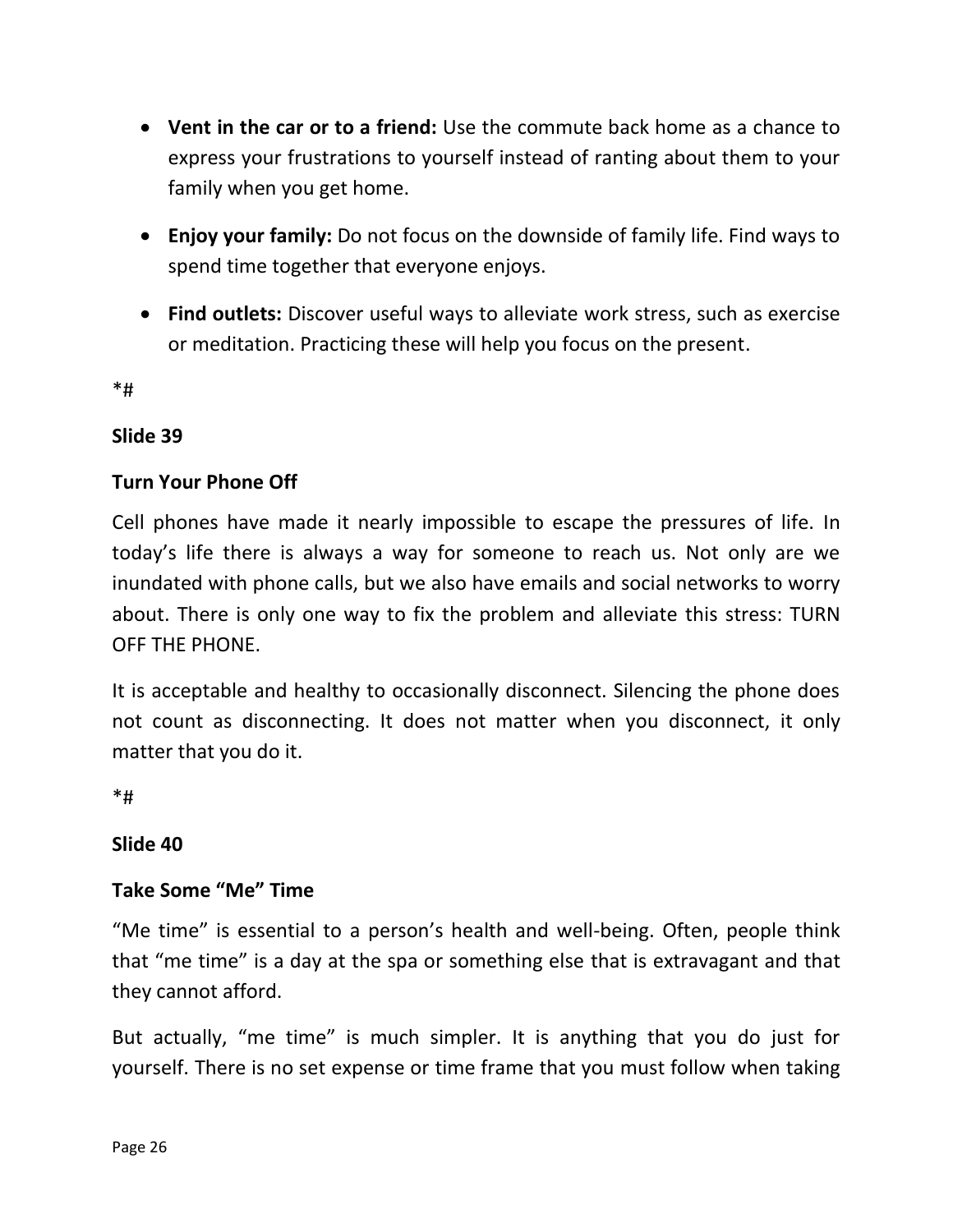"me time." It can be as simple as taking a walk. The only imperative thing about "me time", is that you actually take it.

\*#

#### **Slide 41**

### **Maintain Your Boundaries**

Boundaries are important in every aspect of life. Without them, people will constantly pull our attention away from what is important. In order to achieve work-life balance, it is necessary to establish boundaries between work and personal life. To do this, you must determine what those boundaries are and communicate them. For example, you may set a boundary that says you do not take calls or attend to work-related matter after 7:00 pm. Each person's boundaries will be different, so think about what works for you.

Once you set your boundaries and communicate them, you need to maintain them. People naturally push boundaries, and they will test you. You need to stay strong. For example, let a call go to voicemail and only return it if the matter is truly an emergency that cannot wait. The odds are that will not be an emergency. After some time, other people will learn to respect your boundaries.

That concludes module eight of this course.

\*#

### **Slide 42**

### **Welcome to Module Nine, in which we'll discuss Stress Management**

**In this Lesson of Module Nine, we'll look at aspects like:**

- Exercising
- Eating Well
- Getting Enough Sleep
- Self Assessment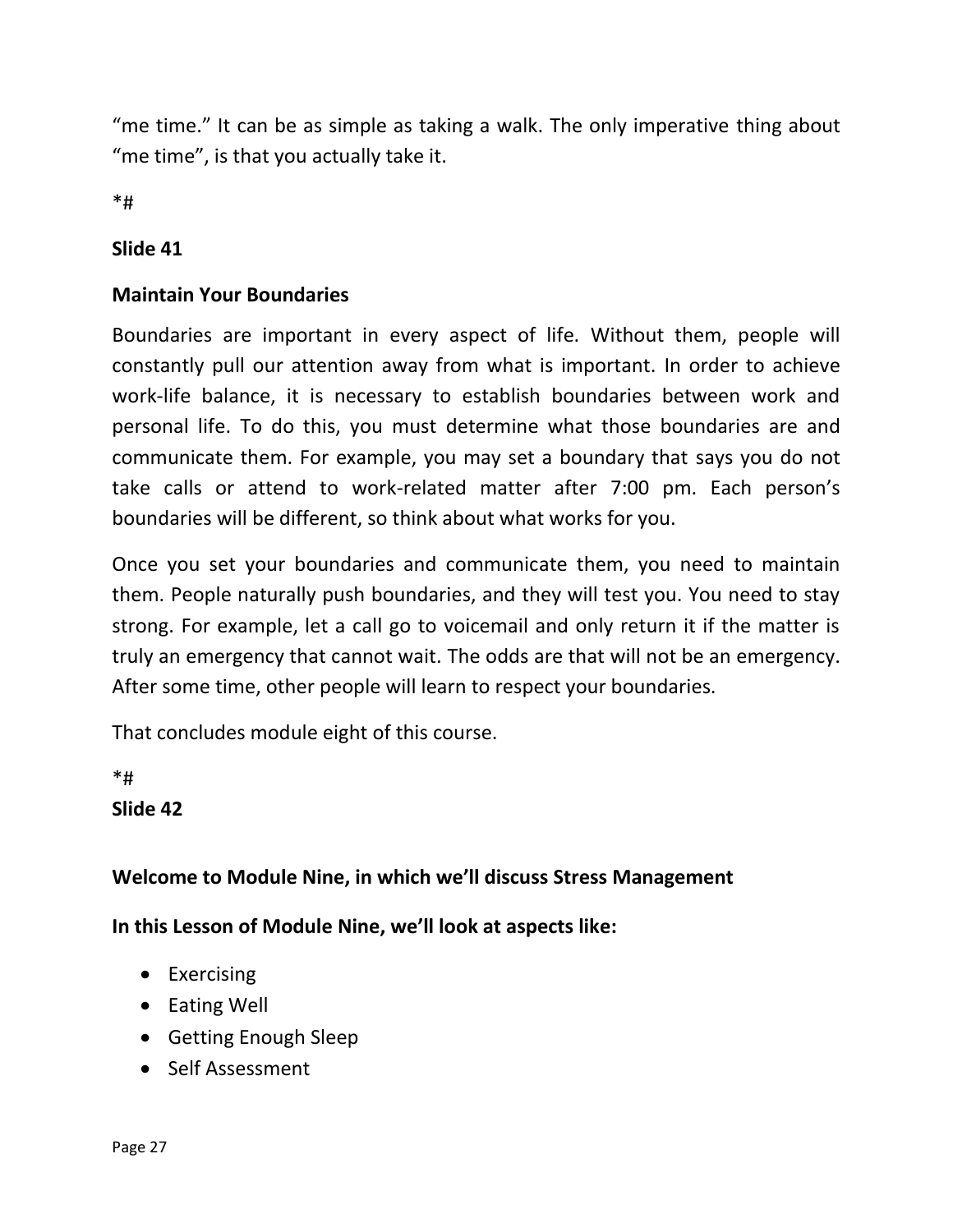### **Here is a short synopsis of what we'll take from this Lesson of Module Nine**

It is impossible to experience work-life balance without stress management. Stress is unavoidable. If we do not handle it well it can cause lasting physical and psychological damage. On the other hand, managing stress can combat its negative effects. Fortunately, stress management is not too complicated; anyone can learn how to manage stress.

Let's have a look at those.

\*#

#### **Slide 43**

#### **Exercise**

Everyone knows that exercise is an important part of a healthy lifestyle, but it is also a key aspect to managing stress. Exercise affects people mentally as well as physically. It produces endorphins that will improve your mood and prevent depression. However, to reap the benefits of exercise, you must be consistent with it.

### **Here are a few tips for success with exercise:**

- **Choose an exercise you enjoy:** You will not repeat an activity that you hate doing.
- **Start slowly**: If you over do it, you will simply become tired and discouraged and stop doing it altogether.
- **Schedule it:** If exercise is not set as a priority, you will never get to it. We'll always find excuses therefor.

\*#

**Slide 44**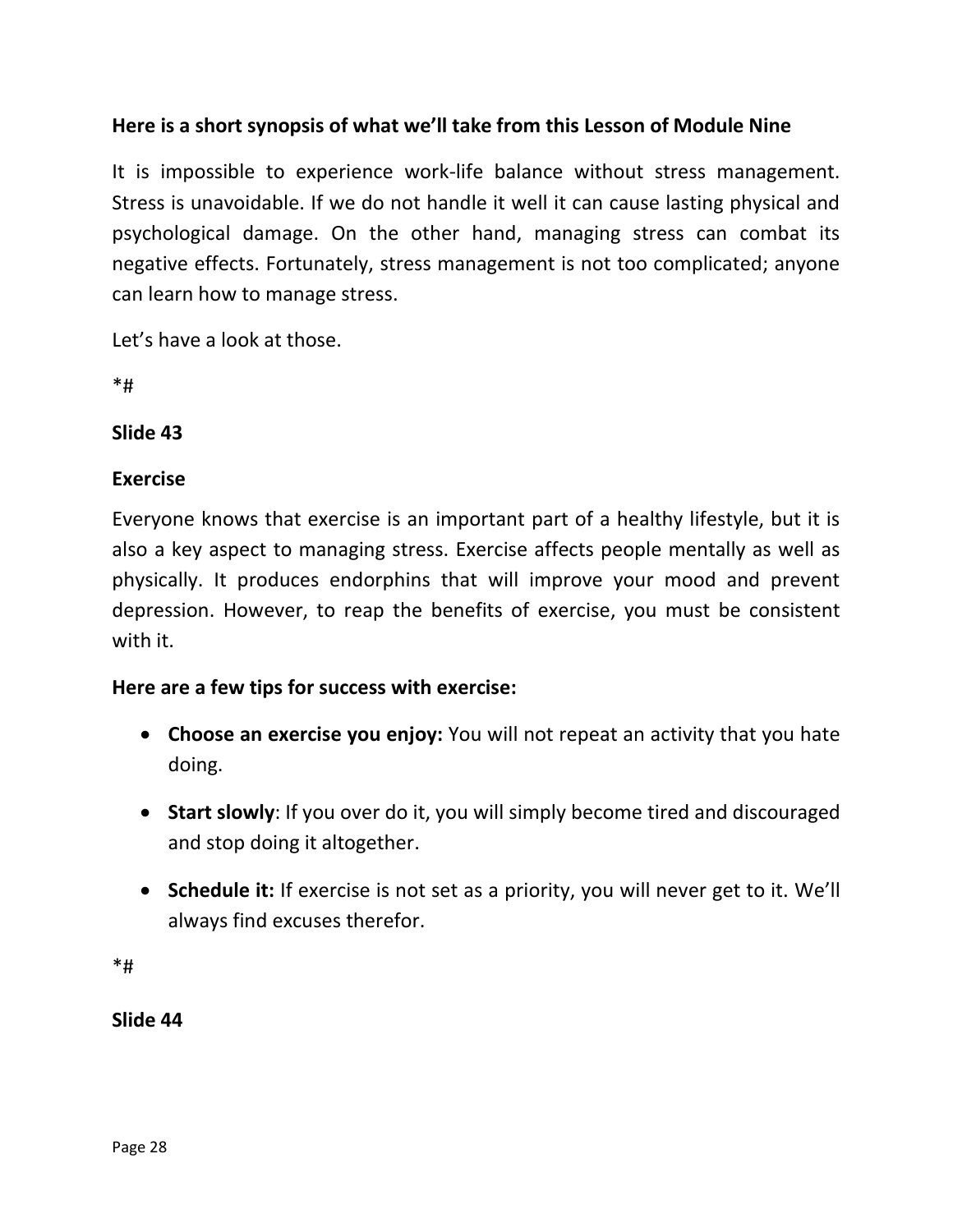### **Eating Well**

Diet has a strong impact on our emotions and the way that we handle stress. Eating well is an important factor in stress management. Unfortunately, in times of stress, our bodies crave fatty and salty foods. Rather than giving in to fast food cravings, focus on getting healthy.

#### **What can we do to achieve this?**

- **Avoid sugar and caffeine:** Their highs may give you more energy, but once you crash, you are left more exhausted than before.
- **Focus on nutrition:** Be sure to include whole grains, lean protein, and leafy green in your diet.
- **Eat frequently:** Increase your focus by eating small healthy snacks throughout the day. This will balance blood sugar and increase energy.

\*#

### **Slide 45**

### **Getting Enough Sleep**

Many people are sleep deprived. Experts recommend sleeping between seven and nine hours a night.

Sleep deprivation increases stress, weakens the immune system, and of course, it raises the risk of having an accident. Given the important role that sleeps plays in physical and mental health, it only makes sense to do everything in your power to improve sleep.

#### **Here are a few ways to Improve your Sleep**

- **Avoid electronics before bedtime:** Studies show that the light of the television, phone, or computer may make falling asleep difficult.
- **Relax:** Unwind with a relaxing routine before bed.
- **Exercise:** Exercise will make it easier to fall asleep.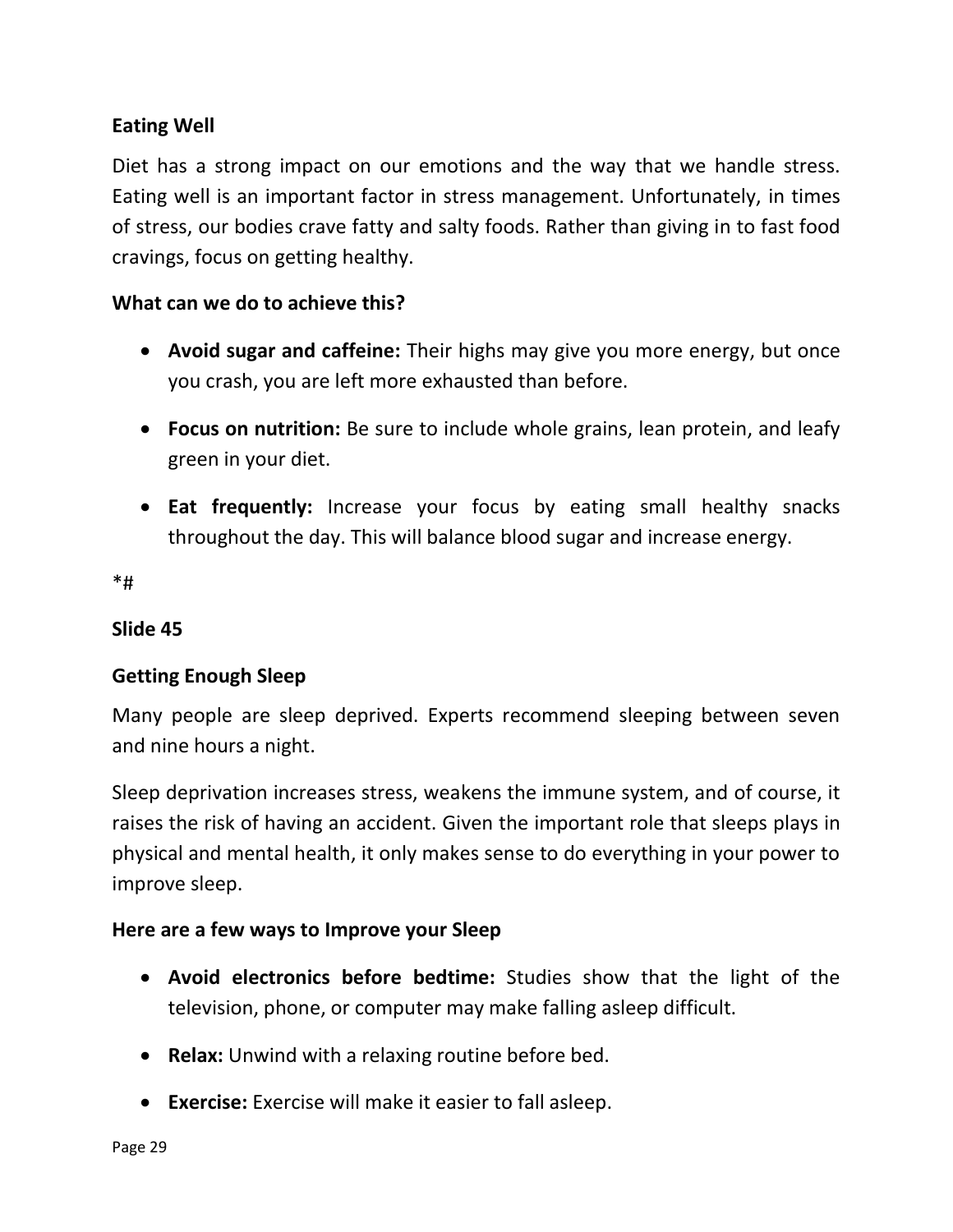• **Have a bedtime:** A regular bedtime will train your body's internal clock and help you fall asleep.

\*#

### **Slide 52**

### **Self-Assessment**

We are not always aware of how much stress is affecting our lives. It is possible to believe that you are effectively managing your stress when, in reality, stress is managing you.

This is why it is important to take a step back and assess your stress level. The results of the assessment will reveal any changes that you need to make to improve your stress management.

For example, you can use the results of the assessment to make the necessary changes to your diet, exercise, and even your sleep routines.

That concludes module nine of this course.

 $*$ #

**Slide 47**

### **Welcome to Module Ten, in which we'll discuss Working From Home**

**In this Lesson of Module Ten, we'll look at aspects like:**

- Setting up a Workspace at Home
- Setting Boundaries
- Dealing With Distractions
- Making A Schedule and Sticking to it

### **Here is a short synopsis of what we'll take from this Lesson of Module Ten**

Working from home has its advantages and disadvantages. Working from home and maintaining a balance between the work your are doing and your personal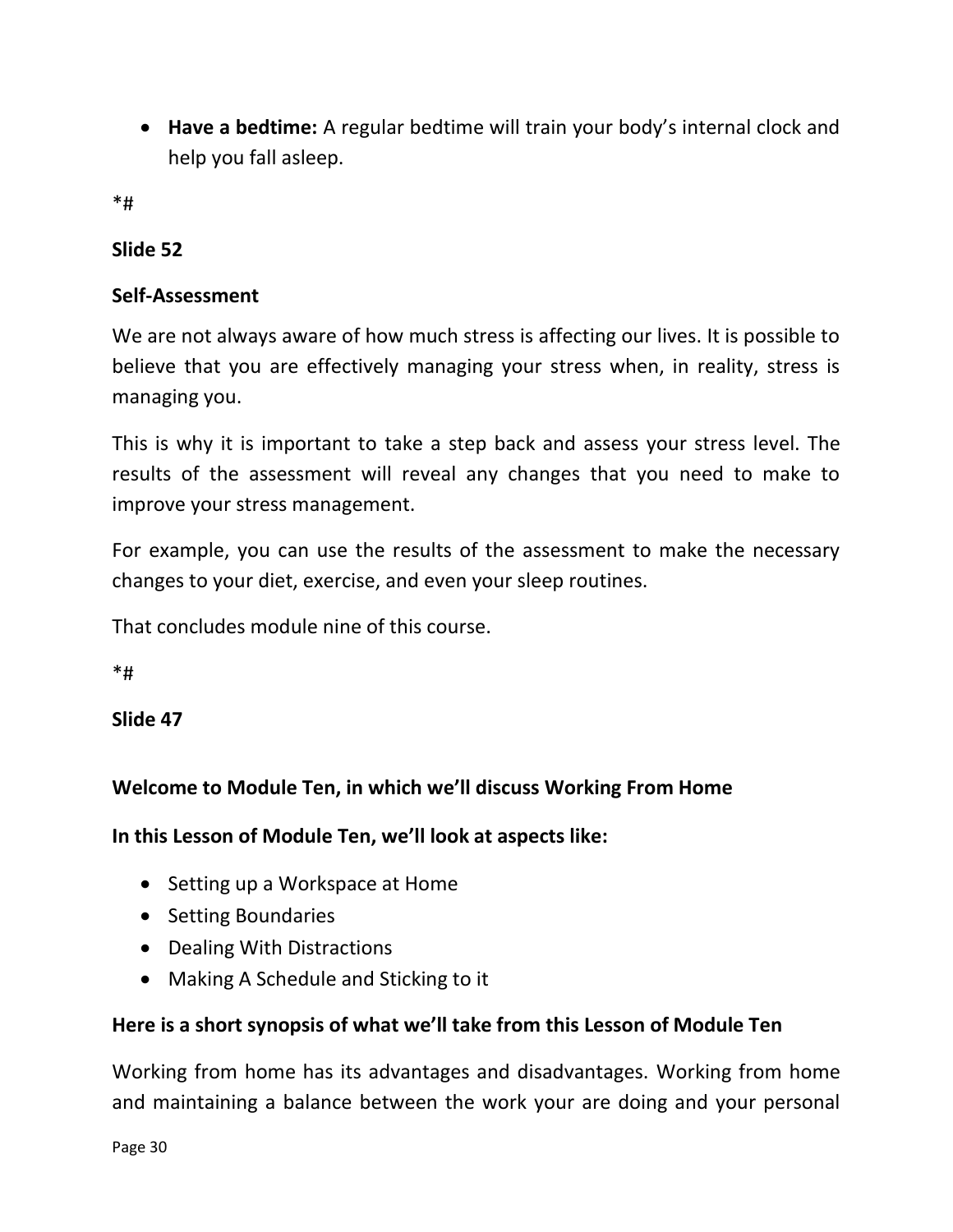life requires preparation and regular evaluation of your work practices. If you are not careful, working from home can take over your life. By following a few guidelines, you can avoid burnout as you take advantage of working at home.

Let's have a look at what those guidelines are.

\*#

### **Slide 48**

### **Setting Up a Workspace at Home**

It is important to set up the workspace at home properly from the start. A poor work environment will only harm productivity. So, make sure that you are comfortable and that you have all the tools that you need to get the work done.

### **What aspects can we consider when Setting Up?**

- **Location:** Choose a separate room or a location that is out of the way. This will help prevent distractions and create a better work environment. You also need to make sure that it is well lit.
- **Equipment:** Make sure that your equipment is functional and that you have everything that you need. Examples hereof include a computer, a stable internet connection, stationery, a printer, a microphone and earphone headset for online meetings, etc.
- **Clear out workspace:** Remove items from the worskspace that are not related to the work you must do. Remember, you are not setting up a storage shed.
- **Organise:** Organise the supplies in the workspace so that they are accessible, easy to use, and functional.
- **Make it a workspace:** Limit the space to be used for work only. Afterall, it is not a play area.

\*#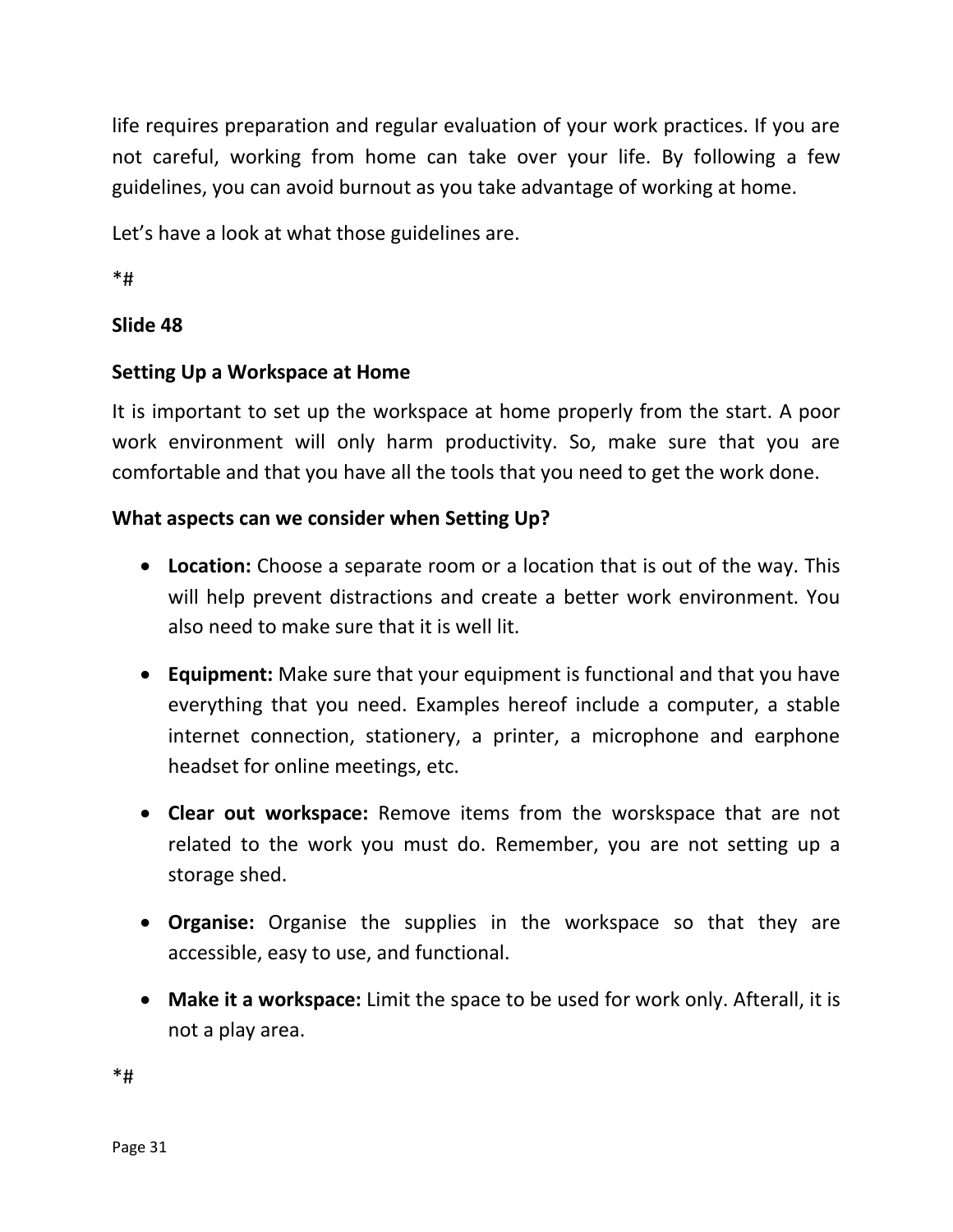#### **Slide 49**

### **Setting Boundaries**

It is difficult to establish boundaries in a home workspace. Remember, people do not view a home the same way they see the traditional place of work. Because you do not have policies to prevent distractions, you need to create your own boundaries.

You can base these boundaries on the rules and boundaries of more traditional places of work. For example, do not take calls while you are working, if they are not related to the work you are doing. Just like other boundaries, you can expect people to challenge these boundaries of yours. However, to be effective at you're the work you do and keep a proper balance, you must stick to your boundaries.

 $*$ #

#### **Slide 50**

#### **Dealing with Distractions**

It is easy to become distracted while working from home. Remember, there is no one to supervise you, and other people at home can easily forget that you are working. Fortunately, a few safeguards will help you avoid distractions.

#### **So, what can we do to avoid distractions?**

- **Limit access:** Ask the other people at home to stay out of your workspace while you are working. Spouses, family, children, siblings, etc., can be very distracting.
- **Use a timer:** For example, rather schedule breaks for activities like social networking, instead of constantly surfing the internet.
- **Turn off the television:** Even if you need a television for work purposes, it does not have to be switched on at all the time. Rather turn it off to avoid distractions.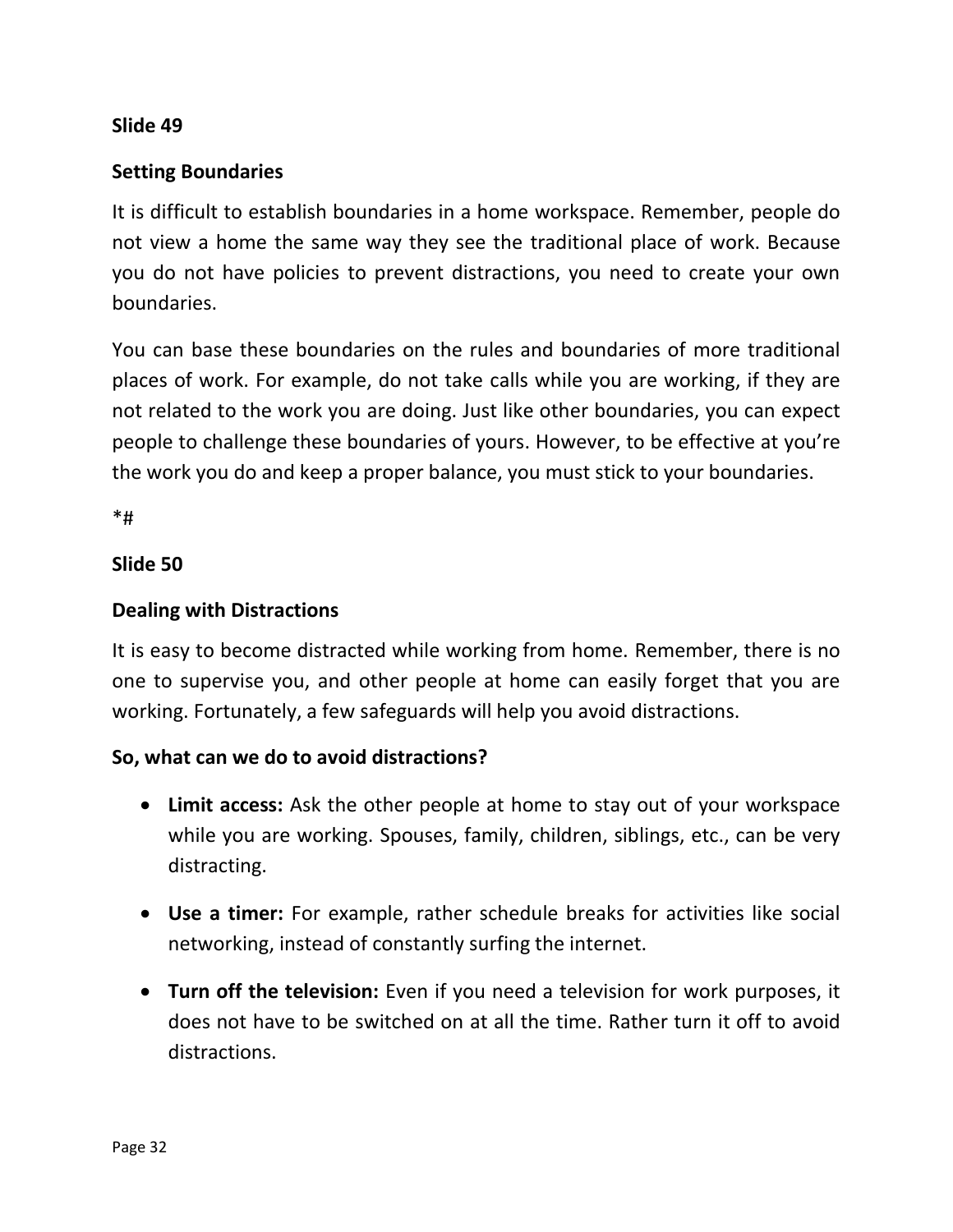• **Set aside time to talk on the phone:** You cannot allow yourself to be distracted by every phone call. Rather set aside time to return calls that are not related to the work you are doing.

\*#

### **Slide 51**

### **Make a Schedule and Stick to It**

Working from home gives you the chance to create your own schedule, but it is important to actually create it. If you do not, you will have trouble accomplishing tasks on time.

Most people find a schedule that sets tasks for each hour helpful, but you may use any format or roster that you like and that works well for you.

### **Here is a simplified Example of such a time schedule:**

- 8:00 am Breakfast
- 8:30 am Return emails that are related to the work you do
- 9:00 am Make calls that are related to the work you do
- 10:00 am Conduct research that are related to the work you do

No matter how you create your schedule, you must stick with it. It is way too easy to ignore your schedule when there is no one to monitor your performance.

That concludes module ten of this course.

#### \*#

### **Slide 52**

### **Wrapping Up**

Thank you for having completed this course.